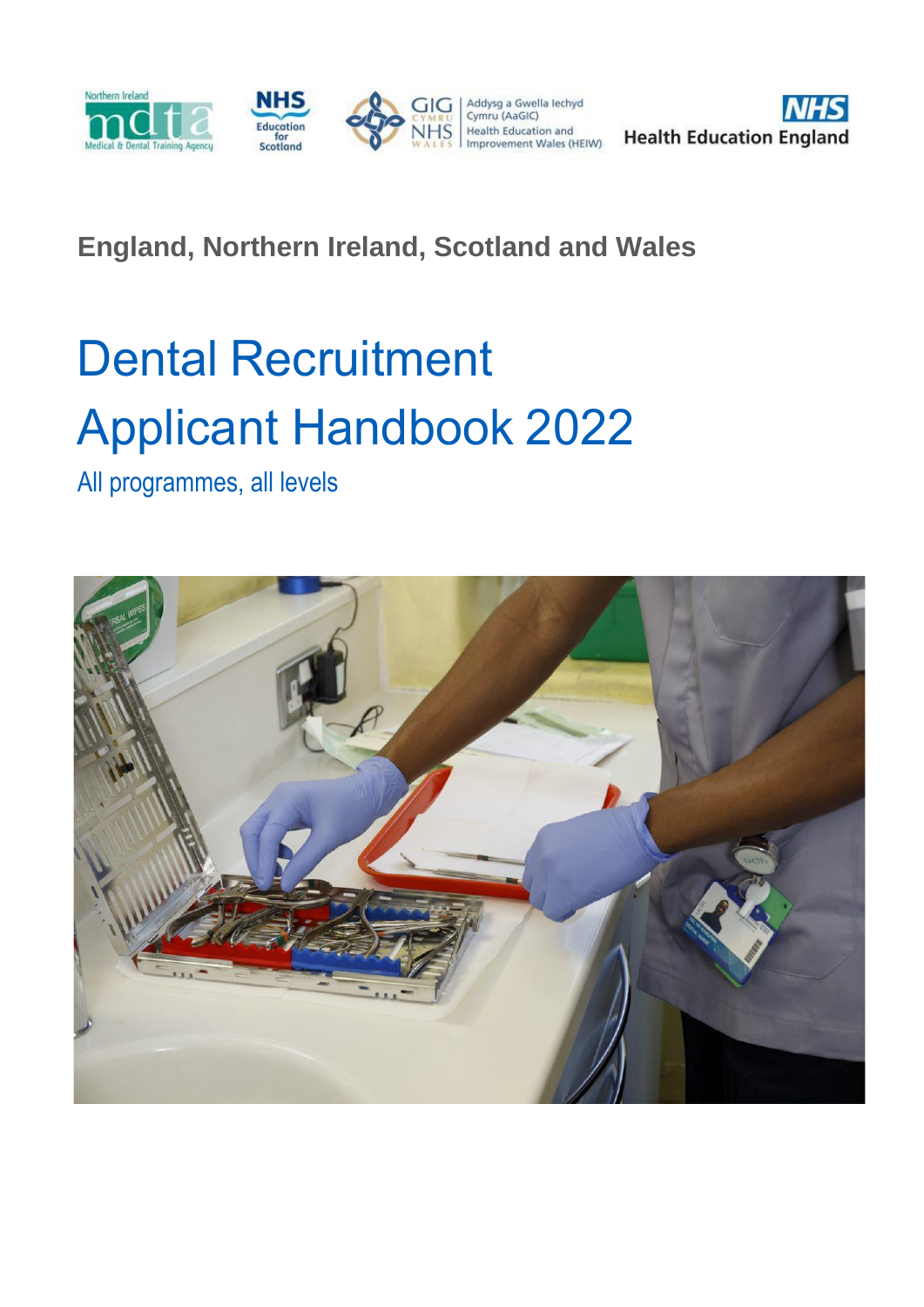# **Contents**

# <span id="page-1-1"></span><span id="page-1-0"></span>**[Foreword](#page-2-0)**

<span id="page-1-37"></span><span id="page-1-36"></span><span id="page-1-35"></span><span id="page-1-34"></span><span id="page-1-33"></span><span id="page-1-32"></span><span id="page-1-31"></span><span id="page-1-30"></span><span id="page-1-29"></span><span id="page-1-28"></span><span id="page-1-27"></span><span id="page-1-26"></span><span id="page-1-25"></span><span id="page-1-24"></span><span id="page-1-23"></span><span id="page-1-22"></span><span id="page-1-21"></span><span id="page-1-20"></span><span id="page-1-19"></span><span id="page-1-18"></span><span id="page-1-17"></span><span id="page-1-16"></span><span id="page-1-15"></span><span id="page-1-14"></span><span id="page-1-13"></span><span id="page-1-12"></span><span id="page-1-11"></span><span id="page-1-10"></span><span id="page-1-9"></span><span id="page-1-8"></span><span id="page-1-7"></span><span id="page-1-6"></span><span id="page-1-5"></span><span id="page-1-4"></span><span id="page-1-3"></span><span id="page-1-2"></span>

| 1. | Introduction to dental recruitment                                        | 4              |
|----|---------------------------------------------------------------------------|----------------|
|    | 1.1 National Recruitment Rounds                                           | 5              |
|    | 1.2 National Recruitment Timeline                                         | 5              |
|    | 1.3 Dental Foundation Training                                            | 5              |
|    | 1.4 Dental Core Training                                                  | 6              |
|    | 1.5 Dental Specialty Training                                             | $\,6$          |
|    | 1.6 Academic Clinical Fellows                                             | $\overline{7}$ |
|    | 1.7 Clinical Lectureships                                                 | $\overline{7}$ |
|    | 2. Person Specifications                                                  | $\overline{7}$ |
|    | 3. Submitting an application                                              | 8              |
|    | 4. The application form                                                   | $\,8\,$        |
|    | 4.1 Evidence of English Language Skills                                   | 9              |
|    | 4.1.1 Evidence of communication skills for UK Dental Performers/NHS list  | 9              |
|    | 4.2 Evidence of Dental Foundation Training / Vocational Training (DFT/VT) | 10             |
|    | 4.3 Evidence of Dental Core Training Competences                          | 10             |
|    | 4.4 Employment History                                                    | 10             |
|    | 4.5 Fitness to Practise                                                   | 10             |
|    | 4.6 Right to work in the UK                                               | 11             |
|    | 4.6.1 Criminal Records Certificates                                       | 11             |
|    | 4.6.2 Maintenance                                                         | 11             |
|    | 4.7 Special Circumstances                                                 | 12             |
|    | 4.7.1 Applying for Special Circumstances                                  | 12             |
|    | 4.7.2 Supporting Evidence                                                 | 12             |
|    | 4.7.3 Allocation                                                          | 13             |
|    | 4.8 Less than Full Time Training                                          | 14             |
|    | 5. Shortlisting                                                           | 14             |
|    | 6. Interviews and Offers                                                  | 15             |
|    | 6.1 Selecting Preferences                                                 | 17             |
|    | 6.2 Enhanced preferencing                                                 | 17             |
|    | 6.3 Receiving offers                                                      | 18             |
|    | 6.4 Offer Responses                                                       | 19             |
|    | 6.5 Upgrading of offers                                                   | 21             |
|    | 6.6 After acceptance of a post                                            | 22             |
|    | 6.7 Receiving Feedback                                                    | 22             |
| 7. | Deferring the start date of a post                                        | 22             |
| 8. | <b>Support for Applicants</b>                                             | 22             |
|    | 8.1 Support from the local region                                         | 22             |
|    | 8.2 Support from the programme/region of application                      | 23             |
|    | 8.3 Fair, legal and equitable                                             | 23             |
|    | 8.4 Complaints Procedure                                                  | 24             |
| 9. | <b>Useful Links</b>                                                       | 24             |
|    | Appendix 1: NIHR ACF FAQ                                                  | 26             |
|    | Appendix 2: Fitness to Practise contact list per recruitment office       | 27             |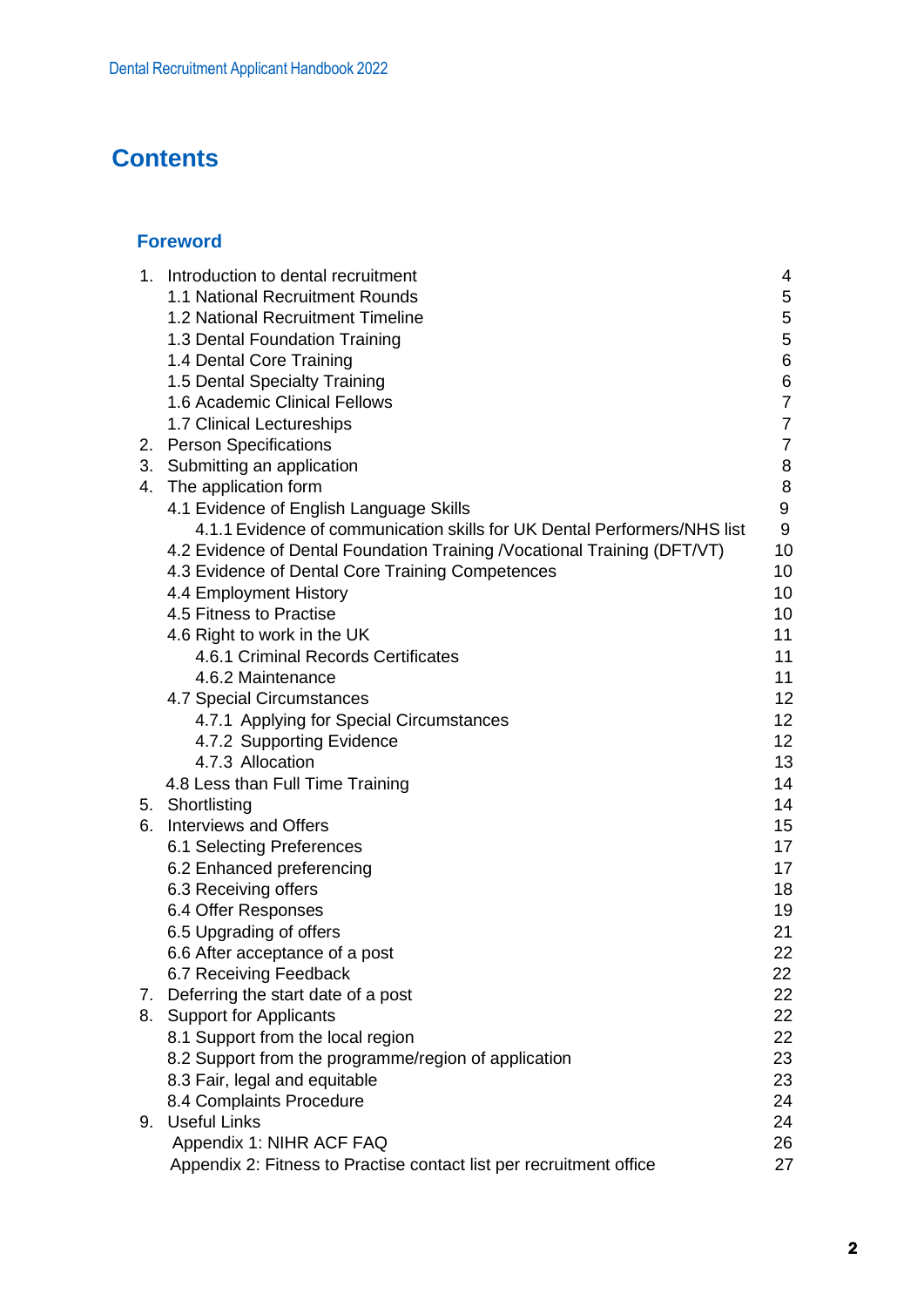# <span id="page-2-0"></span>**Foreword**

Welcome to the Medical and Dental Recruitment and Selection (MDRS) Dental Applicant Handbook which supports applicants to a range of postgraduate dental training posts covering: Dental Foundation, Dental Core and Dental Specialty Training programmes.

Postgraduate Dental Deans from Health Education England (HEE), NHS Education for Scotland (NES), Northern Ireland Medical & Dental Training Agency (NIMDTA) and Health Education and Improvement Wales (HEIW) work collaboratively with key stakeholders through the auspices of the UK MDRS structures to develop a recruitment and selection process which is open, transparent, equitable and robust. The recruitment and selection process uses existing tried and tested IT systems and selection methodologies. It also provides a mechanism for job offers to be issued more equitably across the UK.

We recognise that trainees will have various compelling reasons for wanting to train in different areas of the UK and to support this we have developed a preferencing system which is aimed at maximising choice. All dental specialties now have a national recruitment process although currently not all devolved nations participate in all recruitment processes. Where practicable academic trainees are benchmarked through the recruitment process.

We encourage you to provide feedback. This will ensure we continuously improve the experience we are able to offer you.

Postgraduate Dental Deans across the UK are justifiably proud of the quality of training programmes and realise that this depends on the recruitment of individuals with the right qualities, values and skills.

I wish you every success with your application and your future career.

# **David Felix**

Chairman COPDEND

Chair of MDRS Dental Sub-committee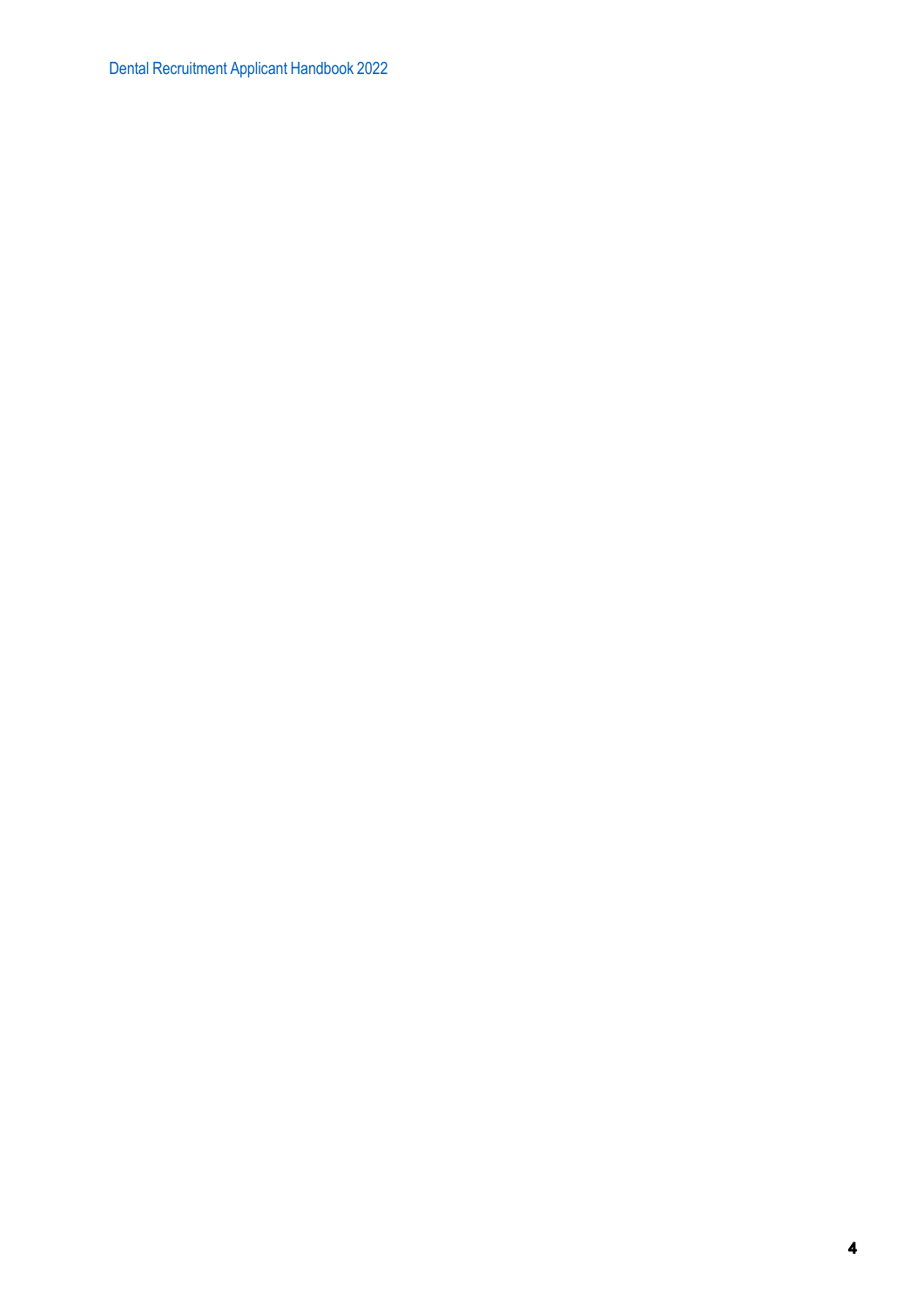# <span id="page-4-0"></span>**[1](#page-1-0) Introduction to dental recruitment**

This applicant handbook is intended to help you make the best possible applications, starting with your programme choices and continuing through the entire application process. In addition to reading this handbook you must also ensure that you read any programme specific guidance for the programme/programmes to which you are considering making an application.

All dental programmes are organised nationally by a lead HEE local office on behalf of all local offices and deaneries across the UK. This means that you complete one online application per specialty/programme and state your preferred geographical location/s.

It is important to note that due to COVID-19, recruitment processes will be subject to ongoing review and may change.

| Programme                                                                                                    | Level            | Lead recruiter                 |  |
|--------------------------------------------------------------------------------------------------------------|------------------|--------------------------------|--|
| <b>Dental Foundation Training</b>                                                                            | Foundation       | <b>HEE - London and KSS</b>    |  |
| <b>Dental Core Training</b>                                                                                  | DCT <sub>1</sub> | <b>HEE - East Midlands</b>     |  |
| <b>Dental Core Training</b>                                                                                  | DCT <sub>2</sub> | <b>HEE - East Midlands</b>     |  |
| <b>Dental Core Training</b>                                                                                  | DCT <sub>3</sub> | <b>HEE - East Midlands</b>     |  |
| Dental and Maxillofacial<br>Radiology                                                                        | ST <sub>1</sub>  | <b>HEE - East Midlands</b>     |  |
| Oral and Maxillofacial Pathology                                                                             | ST <sub>1</sub>  | <b>HEE - East Midlands</b>     |  |
| <b>Oral Medicine</b>                                                                                         | ST <sub>1</sub>  | <b>HEE - East Midlands</b>     |  |
| Oral Microbiology                                                                                            | ST <sub>1</sub>  | <b>HEE - East Midlands</b>     |  |
| <b>Oral Surgery</b>                                                                                          | ST <sub>1</sub>  | HEE - Yorkshire and the Humber |  |
| Orthodontics                                                                                                 | ST <sub>1</sub>  | <b>HEE-North East</b>          |  |
| Orthodontics                                                                                                 | ST <sub>4</sub>  | <b>HEE-North East</b>          |  |
| <b>Paediatric Dentistry</b>                                                                                  | ST <sub>1</sub>  | <b>HEE - East Midlands</b>     |  |
| <b>Paediatric Dentistry</b>                                                                                  | ST <sub>4</sub>  | <b>HEE - East Midlands</b>     |  |
| <b>Dental Public Health</b>                                                                                  | ST <sub>1</sub>  | <b>HEE-North East</b>          |  |
| <b>Restorative Dentistry including</b><br>Mono-Specialties (Endodontics,<br>Periodontics and Prosthodontics) | ST <sub>1</sub>  | <b>HEE-North West</b>          |  |
| <b>Special Care Dentistry</b>                                                                                | ST <sub>1</sub>  | <b>HEE-North West</b>          |  |

The following table shows the lead recruiters for 2022: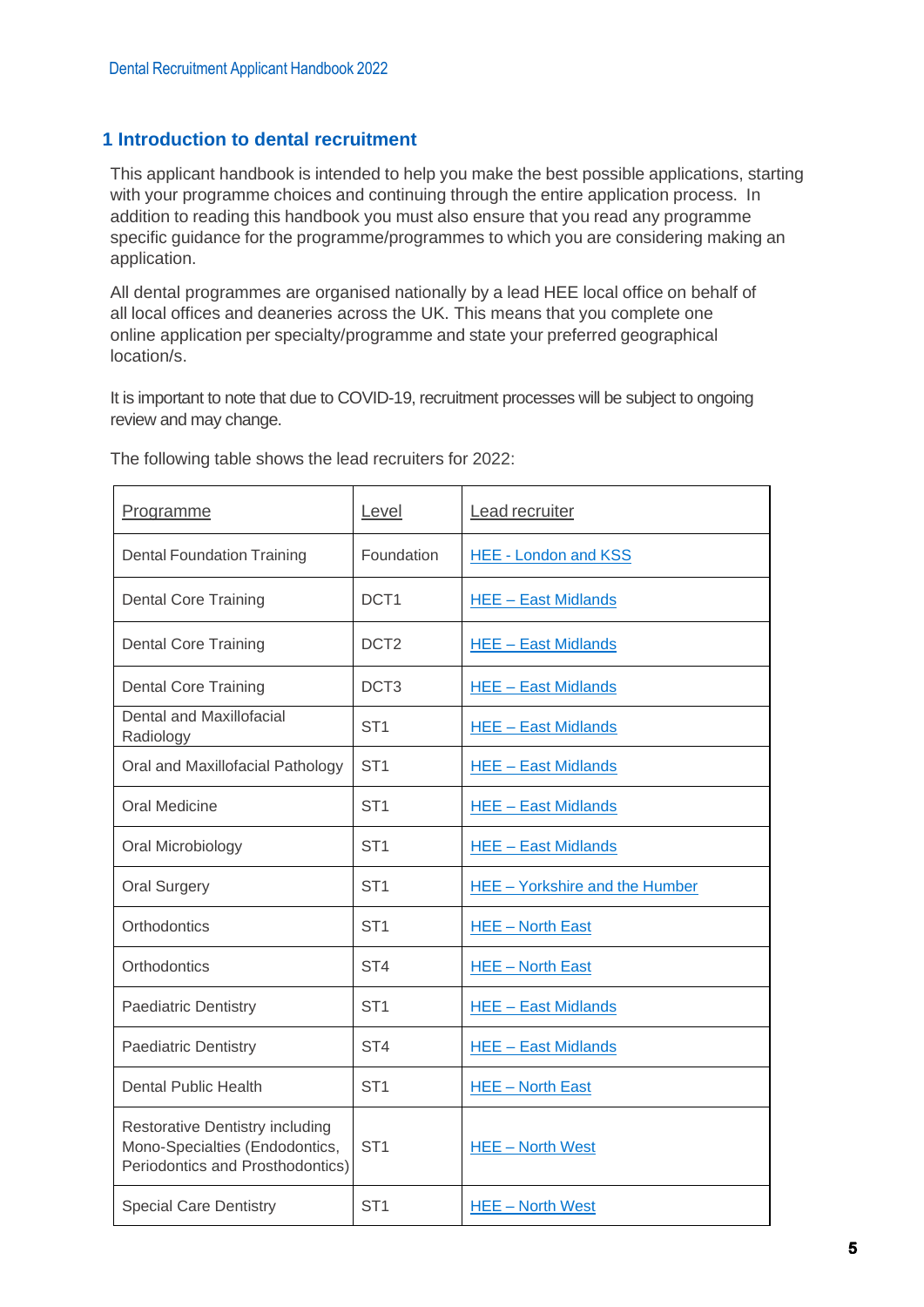Further information on the lead recruiters can be found on the Recruitment Leads page of th[eOriel Recruitment System.](https://www.oriel.nhs.uk/Web/VacancyOwners) .

Each Recruitment Office is responsible for some or all of the following:

- *Advertising vacancies*
- *Providing information on the recruitment process*
- *Receiving applications*
- *Longlisting applications against a set of agreed eligibility criteria*
- **EXEDENT IS Shortlisting based on set of criteria and scoring systems**
- *Interviewing and selecting successful applicants*
- *Making offers and receiving acceptances*

# <span id="page-5-0"></span>**[1.1](#page-1-1) National Recruitment Rounds**

National Dental recruitment is split into three recruitment rounds throughout the year. It is important that applicants familiarise themselves with which round the programme that they wish to apply to is being recruited.

- **Dental Foundation Training (DFT) –** DFT posts in England, Northern Ireland and Wales are advertised and recruited to, starting September 2022
- **EXED Academic Clinical Fellowship (ACFs) England only This round has been** introduced as a guide only, not all dental ACFs across England will adhere to this timeline.
- **Round 1-** this encompasses dental core, specialty, Paediatric Dentistry and Orthodontic ST4 training programmes across the UK. M o s t posts appointed in this round will start in September/October 2022. Those applicants applying for NIHR Clinical Lectureships or NIHR Academic Clinical Fellowships and who do not hold an NTN in the specialty they are applying to will need to apply to the relevant specialty for benchmarking purposes.

# **[1.2](#page-1-2) National Recruitment Timeline 2022**

You can find the dental national recruitment timeline [here.](https://www.copdend.org/postgraduate-training/national-recruitment-for-specialty/)

# <span id="page-5-1"></span>**[1.3](#page-1-3) Dental Foundation Training (DFT)**

Dental Foundation Training (DFT) is defined as 'a relevant period of employment during which a dental practitioner is employed under a contract of service by an approved trainer to provide a wide range of dental care and treatment and to attend such study days as that contract provides, with the aims and objectives of enhancing clinical and administrative competence and promoting high standards through relevant postgraduate training'. Dentists who graduate from a UK dental school are required to undertake a minimum of one-year's formal DFT to be able to work independently in NHS primary care dental practice. DFT aims to enhance competence and promote high standards to the domains of the DFT curriculum, namely, clinical, professionalism, leadership and management and communication.

There are up to 970 DFT places in approximately 72 schemes available each year across England, Wales and Northern Ireland with a number of further places allocated to Vocational Training in Scotland through a separate recruitment process. Appointment to places in England, Wales and Northern Ireland is through a national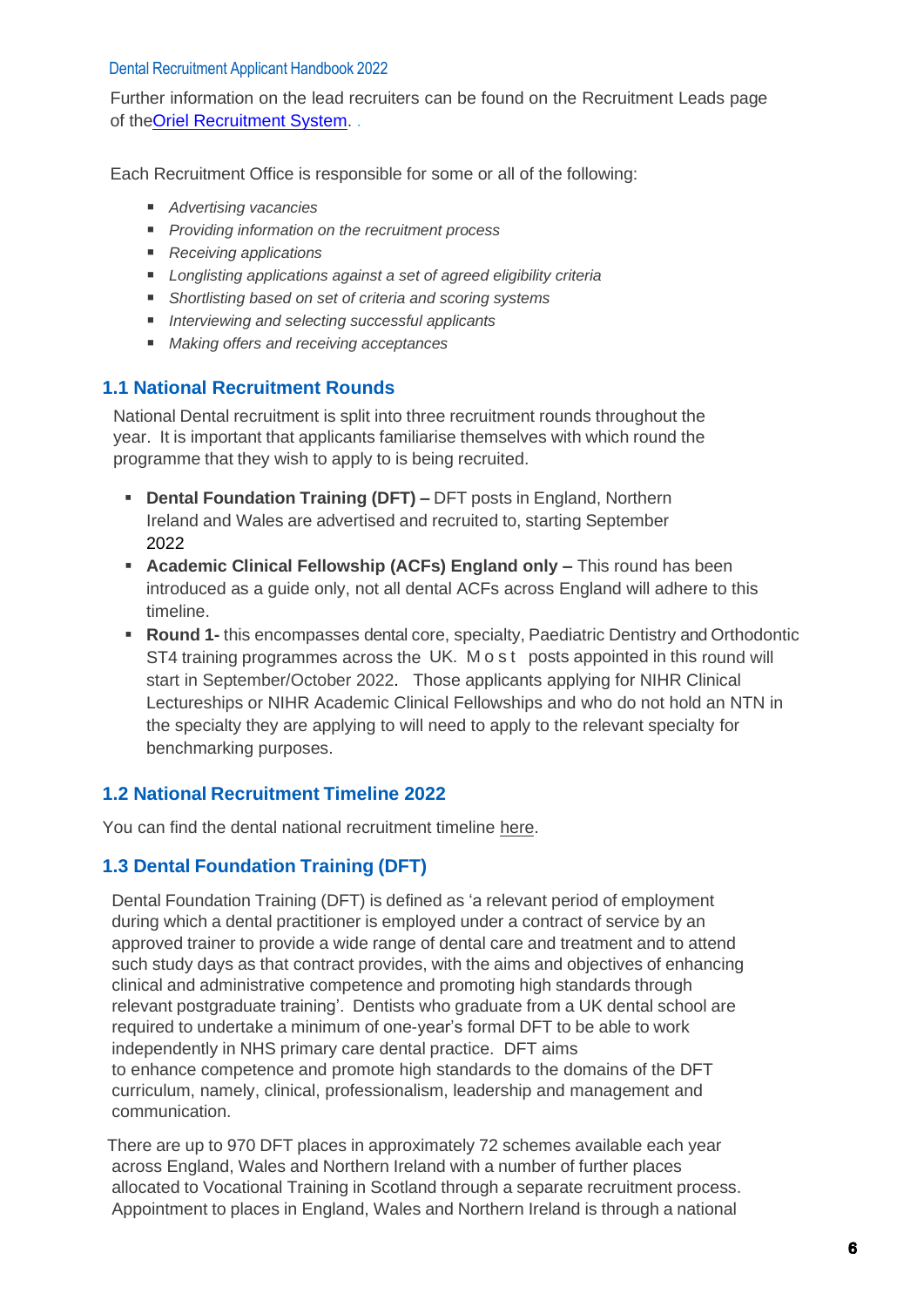model, DFT assessment will consist of an on-line Situational Judgement Test (SJT) and a one station digital interview. Successful applicants are appointed to Schemes (normally of 12-20 trainees) and allocation to individual training practices is normally carried out locally, however as a result of external pressures due to the COVID-19 pandemic, applicants were asked to preference directly to training practice via Oriel in 2021. Applicants should be aware that this preferencing approach **may** be taken again for 2022 recruitment.

Some regions run academic DFT posts. Applicants for academic posts should apply through the DFT national recruitment process indicating their interest in an academic post and will need to undertake the DFT National Recruitment process and will need to complete an academic application at a later date and if shortlisted undertake a virtual interview.

# <span id="page-6-0"></span>**[1.4](#page-1-4) Dental Core Training (DCT)**

There are usually over 700 Dental Core Trainees (DCTs) in training at any one time in the UK. Dental Core Training is available at three levels: DCT level 1 (DCT1), level 2 (DCT2) and level 3 (DCT3).

The DCT programme is designed to enhance clinical, leadership, management and professional competencies in order to promote high ethical standards leading to quality patient care. While the majority of programmes are hosted in secondary care Trusts / Hospitals, some posts are available in primary, community and specialist dental services.

DCT is recruited to once a year for a September commencement date. Recruitment is led by the Dental Core Training National Recruitment Office (DCTNRO) based at Health Education England (East Midlands). Applications are on a sequential basis, although a new equivalence route into DCT3 will be introduced from 2022. This will support applications from applicants who may not have undertaken a UK Dental Core Training Year 2 Programme by the time of post commencement. Further details with regards to this and the equivalence route into DCT2 will be available on the [DCTNRO w](https://www.eastmidlandsdeanery.nhs.uk/recruitment/dental/dental_core_training)ebsite.

All the levels above are advertised and recruited to with differing eligibility criteria. DCT posts, regardless of level, are a fixed 12 months in length, however there are a small number of 24-month posts. Less Than Full Time (LTFT) training is possible.

For detailed information about the recruitment process please review the DCT Applicant Guidance, available on the [DCTNRO](https://www.eastmidlandsdeanery.nhs.uk/recruitment/dental/dental_core_training) website.

# **[1.5](#page-1-5) Dental Specialty Training**

There are 13 dental specialties recognised by the GDC and there are currently over 400 trainees in Dental Specialty Training.

All national recruitment processes have a station interview format. Currently the following specialties undertake national recruitment led by the following HEE local offices, however not all UK nations currently participate;

| <b>Dental Public Health</b>        | <b>North East</b>    |
|------------------------------------|----------------------|
| Dental and Maxillofacial Radiology | <b>East Midlands</b> |
| Mono specialties                   | North West           |
| Oral Medicine                      | <b>East Midlands</b> |
| Oral and Maxillofacial Pathology   | <b>East Midlands</b> |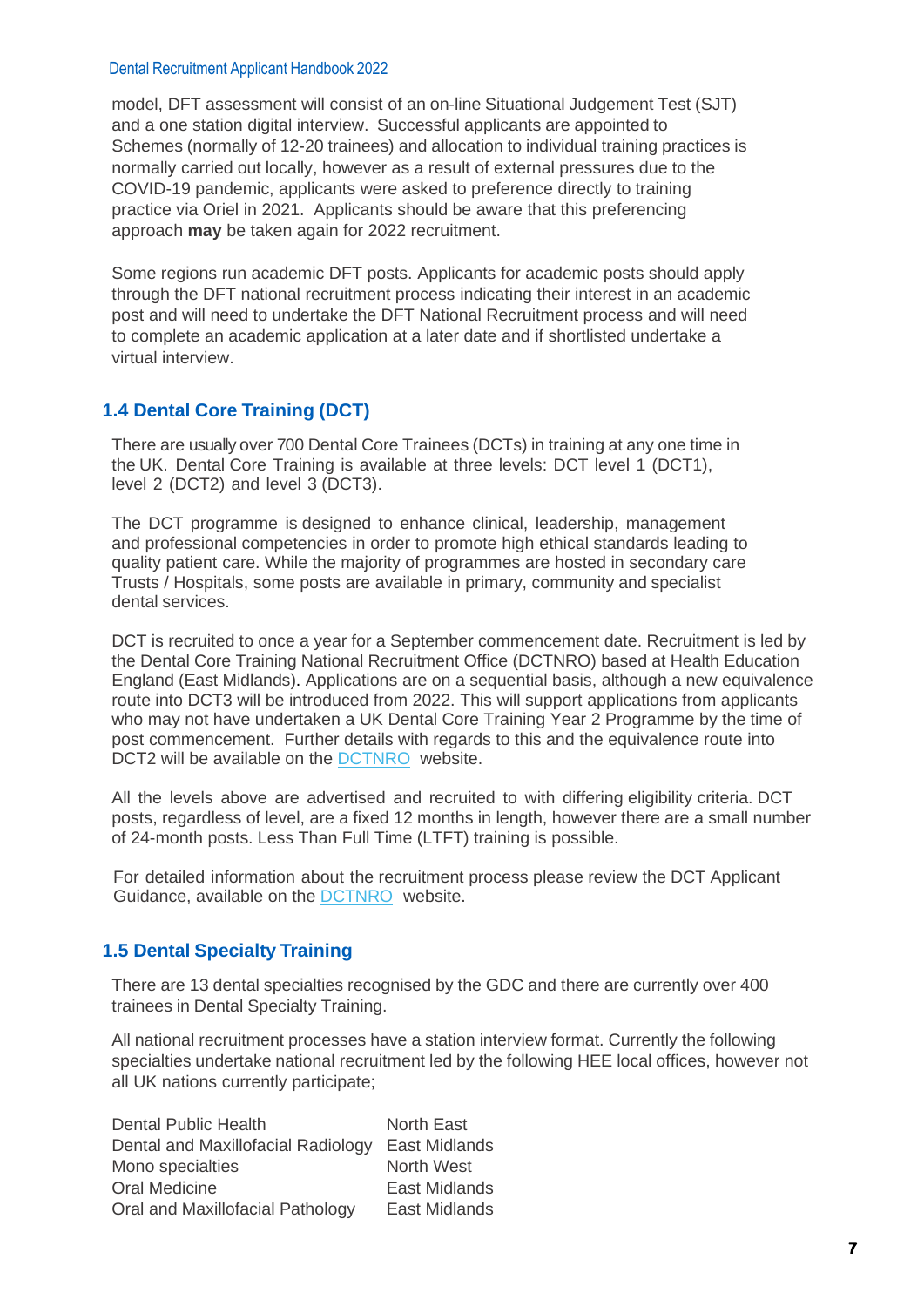Oral Microbiology East Midlands Oral Surgery The Yorkshire and the Humber<br>
Orthodontics
North East
North East
North East
North East
North East
North East
North East
North East
North East
North East
North East
North East
North East
North East
North East
N Orthodontics<br>
Paediatric Dentistry<br>
Fast Midlands Paediatric Dentistry Restorative Dentistry including Mono Specialties **North West**<br>
Special Care Dentistry<br>
North West Special Care Dentistry

# <span id="page-7-0"></span>**[1.6](#page-1-6) Academic Clinical Fellows (ACFs) ENGLAND ONLY**

Applicants applying to ACFs linked to core/specialty training will need to meet the criteria in both the clinical and ACF person specifications.

Applicants applying for ACF's associated with Primary Dental Care will need to meet both the ACF Person Specification and the local person specification.

The ACF Person Specification can be found [here.](http://www.nihr.ac.uk/ACFdentistry)

Applicants are required to demonstrate appropriate competence in both an academic and a clinical interview for the programme to which they are applying.

Applicants who currently hold a National Training Number (NTN) in the appropriate programme will not be required to attend a further clinical interview. These applicants will only be required to attend the integrated clinical-academic interview as they will have met the requirements of the clinical interview previously.

**Applicants applying for NIHR Academic Clinical Fellowships who require benchmarking will be required to complete and submit both an academic application form and the associated clinical application form (through the normal recruitment process on Oriel) for the programme in which they will require benchmarking**.

**Any academic offers made will be conditional upon meeting the appointability threshold at the clinical interview.** 

For more information on benchmarking applicants should refer to the FAQ document in **Appendix 1** of this handbook.

# <span id="page-7-1"></span>**[1.7](#page-1-7) Clinical Lectureships – ENGLAND ONLY**

Applicants applying for Clinical Lectureships (CLs) will need to meet the CL Person Specification which can be found [here.](https://www.nihr.ac.uk/explore-nihr/academy-programmes/integrated-academic-training.htm)

Applicants should note that taught doctorates are not considered equivalent to a PhD. For specialty training posts, applicants should ideally have completed at least 1 year of specialist training and are more than 12 months from obtaining a CCST, with the exception of post CCST trainees in Orthodontics and Paediatric Dentistry. Where applicants do not hold an NTN and are recruited to at ST1 level, they will be required to attend clinical benchmarking.

**Applicants applying for NIHR Clinical Lectureships who require benchmarking will be required to complete and submit both an academic application form and the associated clinical application form for the programme in which they will require benchmarking**.

**Any academic offers made will be conditional upon meeting the appointability threshold at the clinical interview.**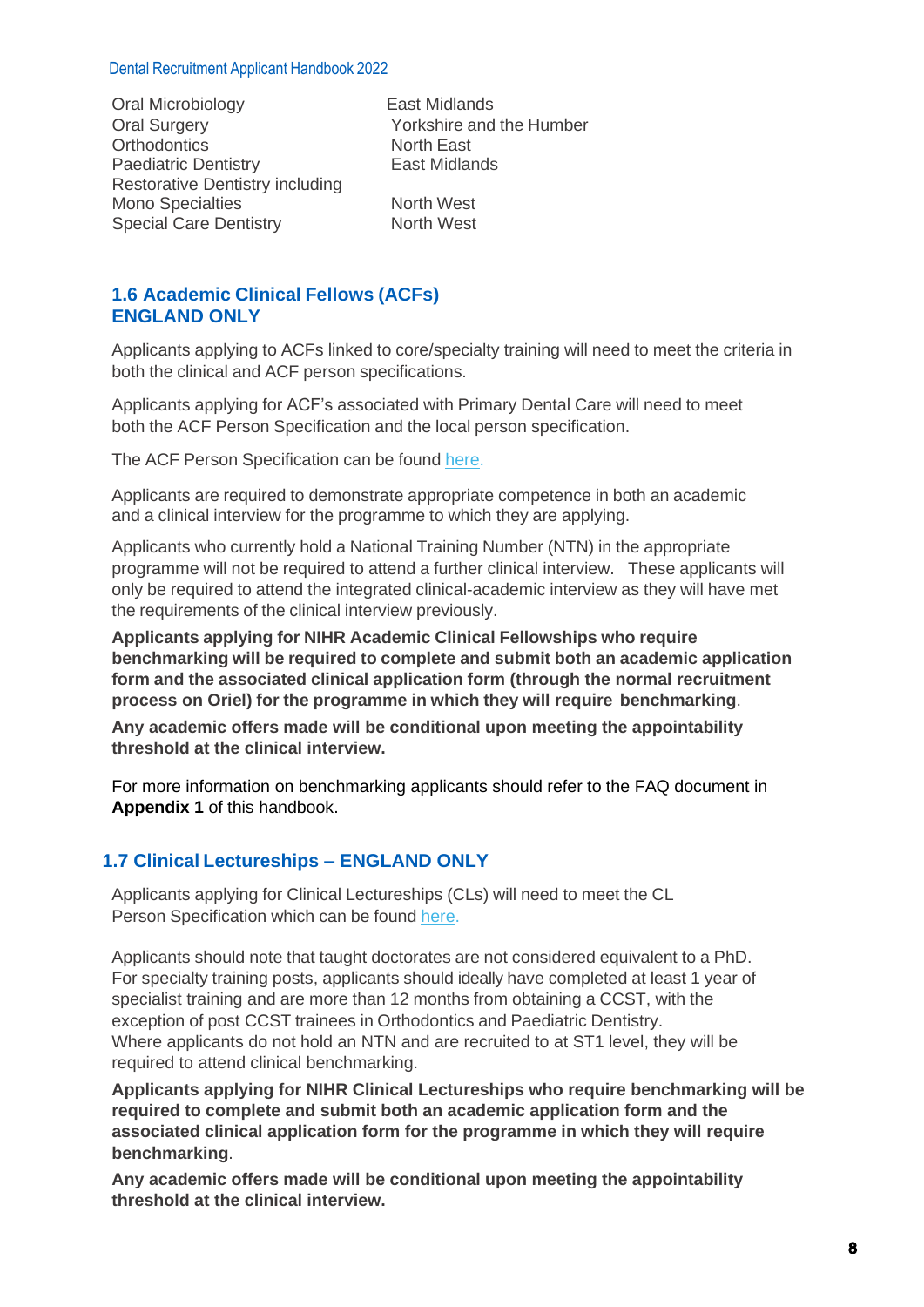#### <span id="page-8-0"></span>**[2](#page-1-8) Person Specifications**

Each programme (and entry level for training) has a nationally agreed Person Specification that lists the required competences for that programme. Applicants will need to demonstrate that they meet specified eligibility criteria at the time of application and further specified criteria at the time of post commencement.

National person specifications will be available to download [here.](http://www.copdend.org/postgraduate-training/national-person-specification/)

<span id="page-8-1"></span>Applicants applying to ACFs and CLs will need to meet the criteria in both the clinical and ACF/CL person specifications.

#### **[3](#page-1-9) Submitting an application**

All applications must be made via the on-line Oriel system - <https://www.oriel.nhs.uk/>

#### **Late applications will NOT be considered**.

Once your application has been submitted you will be unable to make any changes, apart from to update your own contact and referee details so you should ensure that you do not submit unless it is complete.

Please be aware that the Oriel system supports the following browsers: Safari v12+, Google Chrome v77+, Edge v79+ and Firefox 68+.

#### <span id="page-8-2"></span>**[4](#page-1-10) The application form**

**Contact regarding applications will be via direct messaging through Oriel. Applicants are therefore advised to log into their Oriel accounts regularly throughout the recruitment process.**

**Most recruitment offices will also send applicants an email to a stated email address, however, these emails should not be relied upon and delivery cannot be guaranteed as they are being sent external to Oriel.**

All dental programmes are recruiting by means of a national process. In these programmes, you will be able to make a single application where you are asked to state your order of preference between different geographical locations.

To ensure a fair, legal and equitable process, where shortlisting takes place, the people completing the shortlisting will not see your personal details when they consider your application.

Before starting an application, applicants should ensure that they:

#### **Read all supporting documentation**

Before commencing an application to understand what is required of them e.g. programme specific applicant guidance, criteria contained within the Person Specification, any mandatory documentation that needs to be uploaded to the application form.

#### **Gather evidence**

Required to complete the application form e.g. dates and titles of qualifications, publications, presentations, research, audit etc. If invited to interview, original evidence of these will all need to be provided.

**Please note:** Your portfolio of evidence **MUST NOT** contain patient identifiable data and should only include your own original work.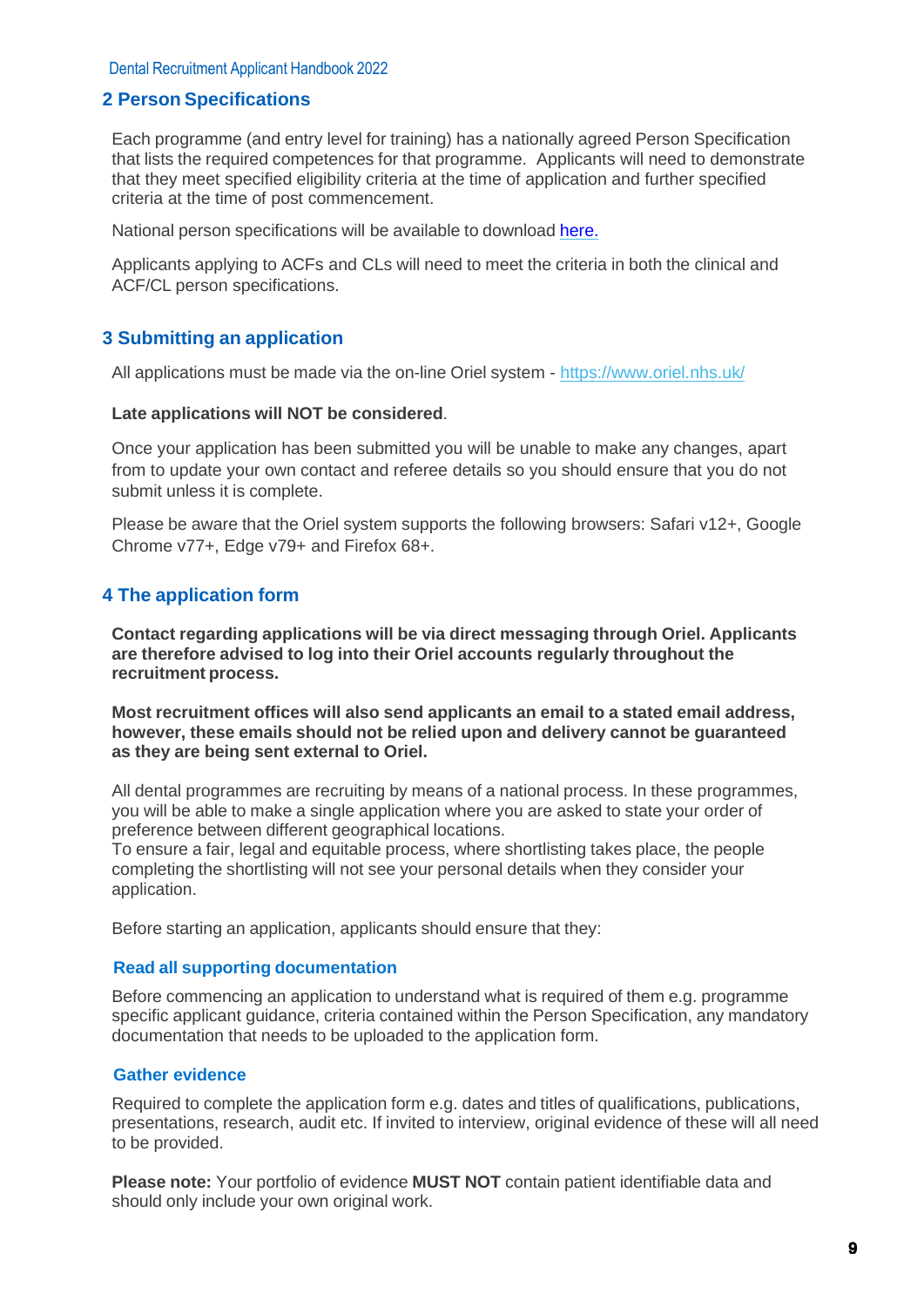Applicants need to be able to demonstrate reasons for applying for a programme and what they can bring in terms of skills and personal attributes.

#### **Plan time**

Work out how long it will realistically take to complete the application form, including getting feedback from colleagues.

The application form will take some time to complete so applicants should ensure they allow enough time to complete the form and submit it ahead of the published deadline.

#### **Under no circumstances will late applications be considered.**

#### **Referees**

Referees should be contacted at the earliest opportunity to confirm that they are happy to support the application and provide a reference.

Applicants for all programmes excluding DFT will need to provide details, including up to date email addresses of three referees who have supervised clinical training in the last 2 years. Those applying to more than one programme may opt to nominate different referees for each. It is important that applicants confirm referee email addresses prior to completing the application form. Once offers have been accepted, referees will be contacted by email and sent a link to complete the reference. It is therefore important that email addresses provided are correct and for email accounts that are regularly accessed.

#### **Key content of application forms**

Applicants **MUST** ensure that any work submitted or referenced is their own. Any plagiarism in applications will be treated extremely seriously and will result in further action being taken.

Submitted application forms will need to pass eligibility checks before they can be considered for shortlisting and/or interview. Recruitment teams will ensure that applicants meet the following eligibility criteria in addition to any other programme specific criteria:

- *Immigration status and right to work in the UK*
- *Eligible for registration with GDC*
- *English language skills as per the eligibility criteria and as demonstrated by registration with the appropriate regulator*
- *Any examination/competency/experience requirements in line with the post*

By allowing applicants to progress to the shortlisting and/or interview stage, recruitment offices have not accepted or confirmed that applicants meet eligibility requirements. Applicants may still be withdrawn from the recruitment process at any stage, including after interviews have taken place if the evidence pertaining to an eligibility criterion is found to be unsatisfactory by the Recruitment Office.

**Please note:** Recruitment offices will not be able to make any changes to submitted application forms on Oriel. Applicants must therefore ensure that they check the content of their application form prior to submission as there will be no opportunity to correct mistakes at a later date.

# **[4.1](#page-1-11) Evidence of English Language skills**

<span id="page-9-0"></span>Applicants will need to provide evidence of their English language skills at the relevant Selection Centre in line with the acceptable evidence detailed in the relevant national Person Specification.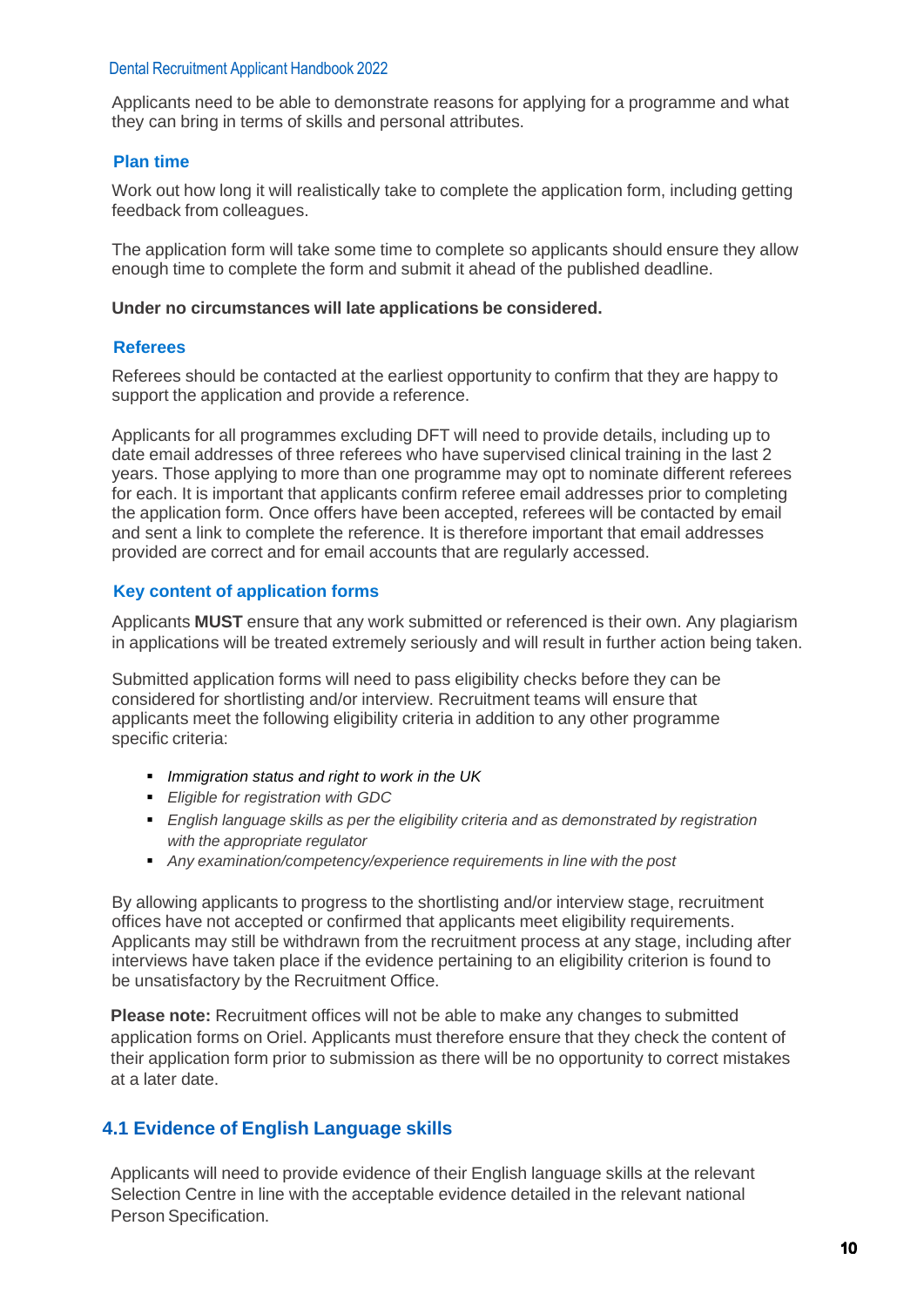#### **[4.1.1](#page-1-12) Evidence of communication skills for UK Dental Performers/NHS list**

<span id="page-10-0"></span>For some posts eligibility for entry onto a UK Dental Performers'/NHS List/NI Dental List is an essential criterion in the Person Specification and therefore, applicants must also ensure their evidence of communication skills complies with the standard operating procedure (SOP) or guidance issued by the relevant primary care organisation (PCO) responsible for maintaining a UK Dental Performers'/NHS List/NI Dental List in each of the four countries.

PCOs are NHS England in England, Health and Social Care Board in Northern Ireland, Local Health Boards in Wales, and Primary Care Divisions within Health Boards in Scotland.

# <span id="page-10-1"></span>**[4.2](#page-1-13) Evidence of Dental Foundation Training/Vocational Training (DFT/VT)**

One criterion for posts other than DFT/VT, is that applicants may need to evidence their completion of DFT/VT. As per the relevant Person Specification this can be proven in one of two ways:

- *1. Current employment in a UK DFT/VT OR exemption from the requirement to undertake DFT/VT OR Certificate of Completion of DFT/VT if a UK Dental School graduate*
- *2. If an Overseas Dental School graduate (non-UK/EEA): Completion of UK DFT/VT OR hold a Certificate of Demonstration of Completion of Performers List Validation by Experience (PLVE) signed by Postgraduate Dental Dean from the area in which equivalence was demonstrated*

# <span id="page-10-3"></span><span id="page-10-2"></span>**[4.3](#page-1-14) Evidence of Dental Core Training Competences**

All applicants applying to specialty training posts are required to demonstrate the competencies acquired at the end of UK Dental Core training year 1 (i.e. outcome 1) at the time of interview and of UK Dental Core training year 2 at the time of post commencement.

If an applicant considers that they have acquired experience and/or training which should be regarded as equivalent to DCT2, they **must** apply to have this confirmed through the National Certification of Equivalence to Dental Core Training Year 2 process. Successful applicants will receive a National Certificate of DCT2 Equivalence which should be uploaded as part of their application on Oriel and will be accepted and **this certificate is the only form of evidence accepted to support their submission.**

Further information and guidance notes are available here [https://www.nes.scot.nhs.uk/our](https://www.nes.scot.nhs.uk/our-work/dental-dct2-equivalence/)[work/dental-dct2-equivalence/](https://www.nes.scot.nhs.uk/our-work/dental-dct2-equivalence/)

# **[4.4](#page-1-15) Employment History**

When completing the employment history section of the application form all previous clinical experience should be declared; this includes experience both inside and outside of the UK, in both training and service posts. Applicants should also ensure that they detail any time spent out of work to ensure that there are no unexplained career gaps.

# <span id="page-10-4"></span>**[4.5](#page-1-16) Fitness to Practise**

If an applicant makes a Fitness to Practise declaration on their application form, they must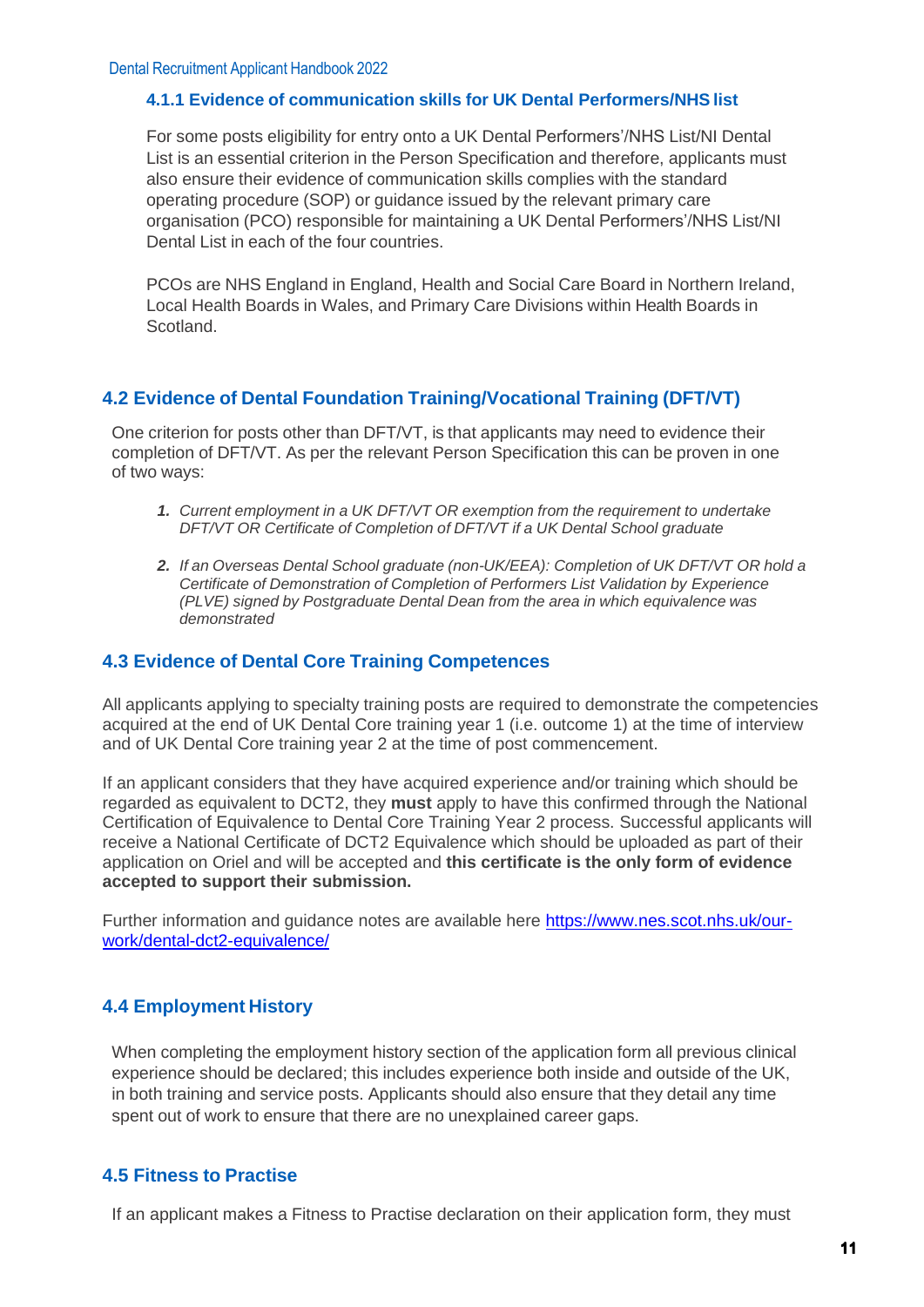complete a form and submit it to the lead recruiter providing more information. This must be provided at the time of application. The approach taken will depend on the recruitment model used by the specialty to which the applicant is applying. Applicants should provide their supporting information by email to either the lead recruiter or the region to which they are being interviewed/considered for appointment. Each specialty/programme recruiter will advise on the process that should be followed.

A contact list per lead recruiter and recruitment office can be found in **Appendix 2**.

The *[FTP declaration form](https://www.oriel.nhs.uk/Web/PermaLink/ResourceBank/0B87F988) (Dental)* is available to download from the Oriel resource bank.

<span id="page-11-0"></span>Further details on the nature of the declaration may be requested and should be provided prior to the deadline for submission of applications. Failure to provide this detail by the closing date may result in the application being rejected.

# **[4.6](#page-1-17) Right to work in the UK**

All applicants will be required to provide right to work documentation.

Applicants subject to immigration control (including limited leave to remain), will be required to provide evidence of their immigration status as at the closing date of the post to which they are applying.

Applicants subject to immigration control (including limited leave to remain), will be considered for the post as long as their immigration category allows them to take up a training programme.

From 1 January 2021, free movement ended, and the UK introduced a points-based immigration system. A total of 70 points is needed to be able to apply to work in the UK. More information can be found here: [https://www.gov.uk/guidance/new-immigration-system-what](https://www.gov.uk/guidance/new-immigration-system-what-you-need-to-know#visa-application-process)[you-need-to-know#visa-application-process](https://www.gov.uk/guidance/new-immigration-system-what-you-need-to-know#visa-application-process)

The new system will treat EU and non-EU citizens equally. EU citizens will either need to provide evidence that they have obtained settled (or pre-settled) status under the EU Settlement Scheme or require an appropriate visa.

As with all immigration rules, this is subject to change.

Please note it is the applicant's responsibility to inform the Recruitment Office of any changes to their immigration status during the process.

Where Sponsorship is required, this will be coordinated by the Overseas Sponsorship Team within the relevant nation following a successful offer.

# **4.6.1 Criminal Records Certificates**

The Home Office requires those applying to come to the UK as a Skilled Worker doctor or dentist in training, and their adult dependants, to produce a criminal record certificate from any country in which they have been resident for 12 months or more, consecutively, or cumulatively, in the previous 10 years, aged 18 or over.

If applicants are successful in being appointed to a training programme in the UK, and require Skilled Worker sponsorship, they will be required to provide the criminal record certificate to the Home Office when they make their visa application. As it can take some time to obtain a criminal record certificate, applicants should begin the process of seeking certificates, if required, at the earliest opportunity. Please note that this is for entry clearance applications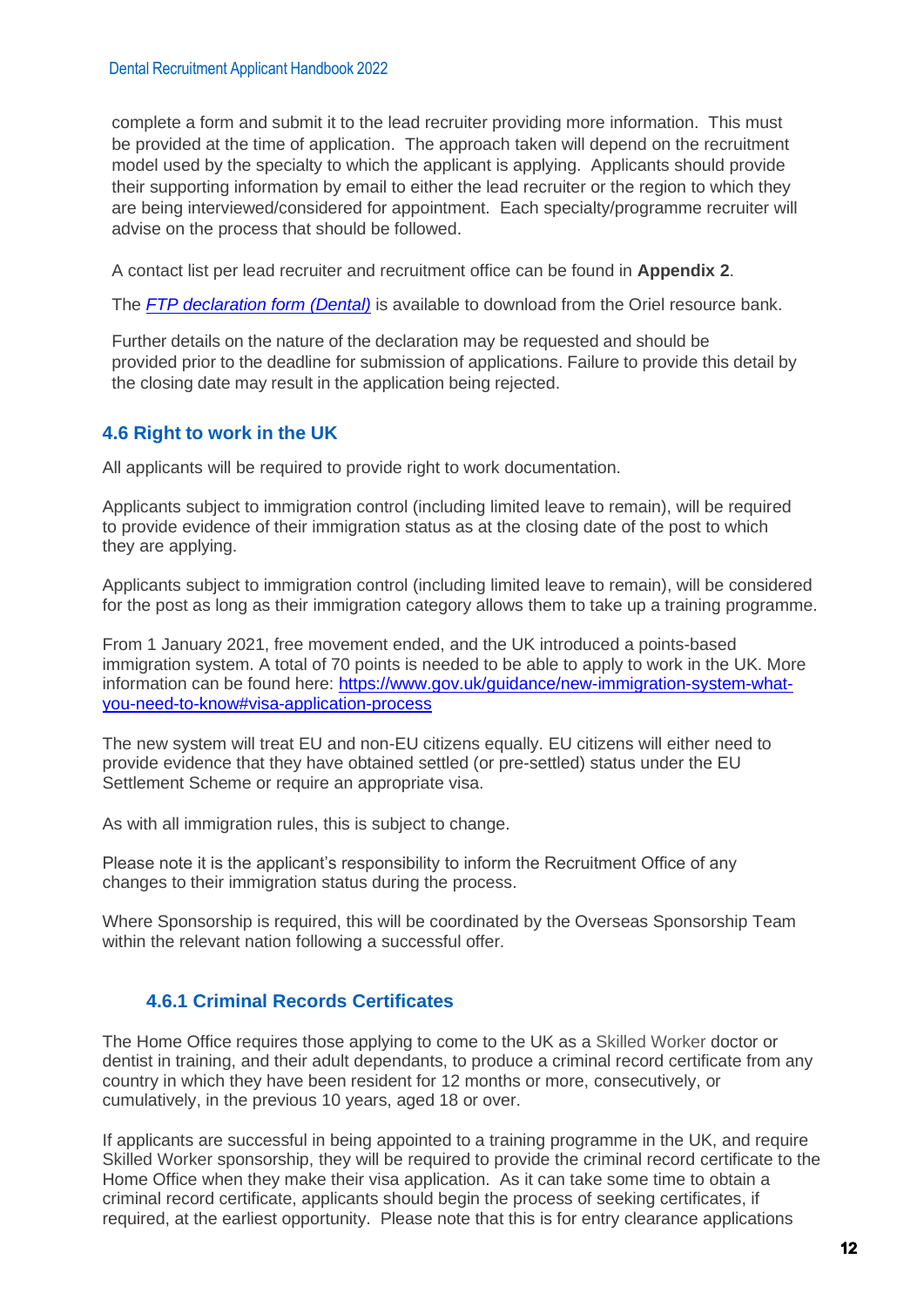only, so will only be applicable if applying from outside the UK. Details of how to obtain such a check from the relevant authorities abroad is available on the Home Office website at: [https://www.gov.uk/government/publications/criminal-records-checks](https://www.gov.uk/government/publications/criminal-records-checks-for-overseas-applicants)[for-overseas-applicants](https://www.gov.uk/government/publications/criminal-records-checks-for-overseas-applicants)

If the country concerned is not listed, please contact the relevant embassy or consulate for further details. Contact details can be found at: <https://www.gov.uk/government/publications/foreign-embassies-in-the-uk>

# **4.6.2 Maintenance**

Public bodies cannot offer to certify maintenance on the Certificate of Sponsorship (CoS). If applicants are successful in being appointed to a training programme in the UK, and require Skilled Worker sponsorship, they will be required to provide evidence of maintenance (funds) to the Home Office when they make their visa application.

Full guidance can be found at: [Health and Care Worker visa: How much it costs -](https://www.gov.uk/health-care-worker-visa/how-much-it-costs) GOV.UK [\(www.gov.uk\)](https://www.gov.uk/health-care-worker-visa/how-much-it-costs)

# <span id="page-12-0"></span>**[4.7](#page-1-18) Special Circumstances**

A process is being implemented, across all national dental recruitment, to ensure that applicants with special circumstances and a requirement to train in a particular location are treated in a fair and consistent way.

*For Dental Foundation Training, please refer to the DFT national applicant guide, which in addition to the criteria below has introduced a further criterion. The applicant guide can be found on the documents section of the DFT vacancy on Oriel.* 

Any applicant who falls into one of the following eligibility criteria will be pre- allocated into the post, subject to it meeting the requirements of their training programme:

- *Criterion 1 – the applicant is the primary carer for someone who is disabled, as defined by the Equality Act 2010*
- *Criterion 2 – the applicant has a medical condition or disability for which ongoing follow up for the condition in the specified location is an absolute requirement*

# <span id="page-12-1"></span> **[4.7.1](#page-1-19) Applying for Special Circumstances**

Applicants wishing to be considered for special circumstances pre allocation should ensure that they state this on their application form and submit the required form and supporting evidence by email. Requests for consideration of special circumstances received in any other way will not be accepted.

Please refer to the [Oriel resource bank](https://www.oriel.nhs.uk/Web/ResourceBank/) for more information on applying for Special Circumstances.

# <span id="page-12-2"></span> **[4.7.2](#page-1-20) Supporting Evidence**

Applicants wishing to be considered for special circumstances should complete the criterion appropriate special circumstances application form (available from [https://specialtytraining.hee.nhs.uk/Resources-Bank\)](https://specialtytraining.hee.nhs.uk/Resources-Bank) and forward this, together with the following supporting evidence, as a single scanned document, as soon as the application has been submitted to [mdrs.nationalrecruitment@hee.nhs.uk.](mailto:mdrs.nationalrecruitment@hee.nhs.uk)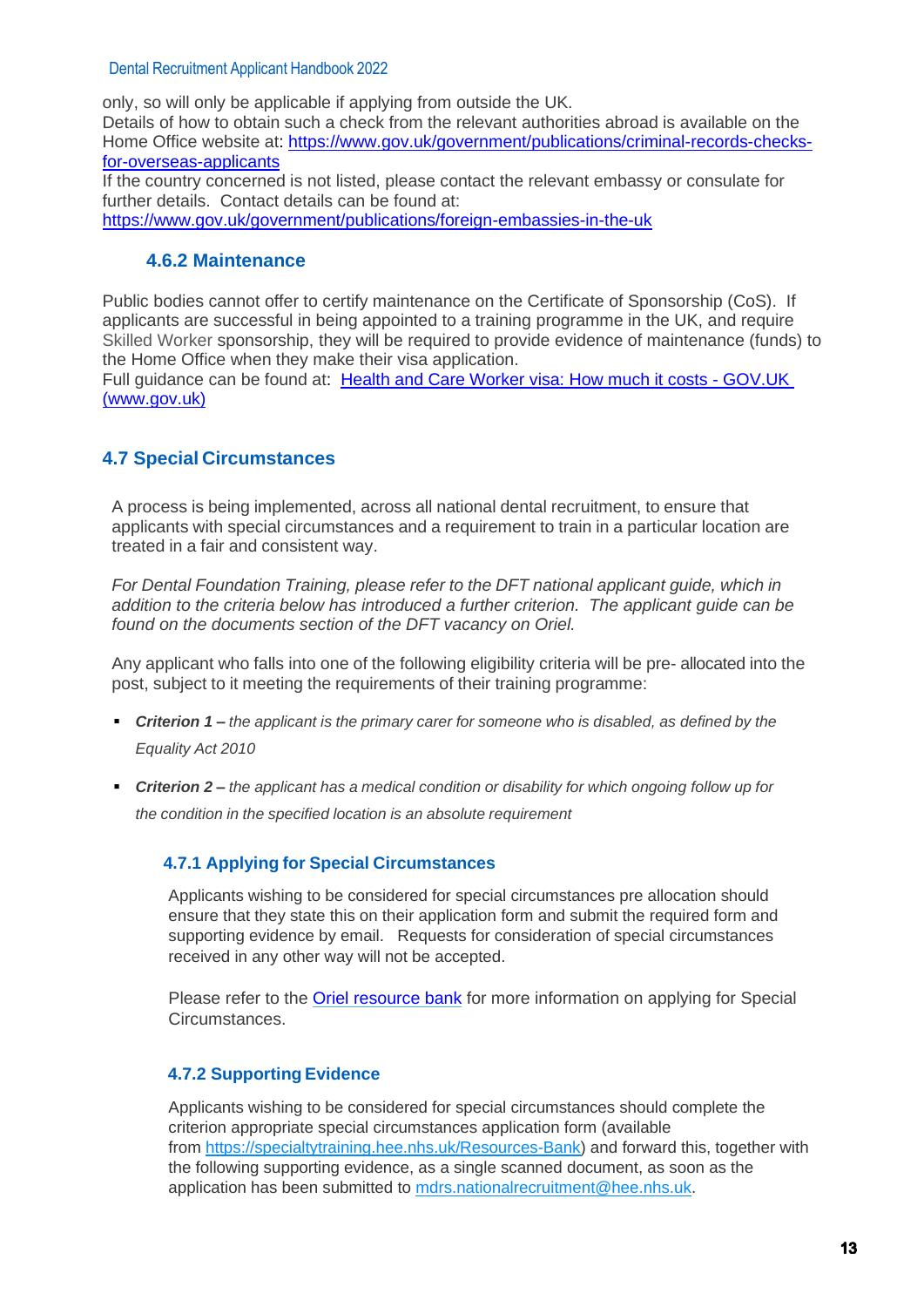The deadline for receiving special circumstances requests for Round 1 is 8 February 2022.

#### **Criterion 1**

- *Written statement from a general practitioner or social services professional who you will have normally known for at least 6 months, confirming your role as primary carer for this person; and*
- *Care plan on headed paper from a general practitioner or social services professional. Where an official care plan is not available, details of caring responsibilities and activities should be provided, attested by the general practitioner of the person who is being cared for; and*
- *Proof of current address e.g. driving licence, utility bill dated within the last 3 months*

#### **Criterion 2**

- *A report by the current medical specialist treating your condition or Occupational Health physician, in which they will be required to:*
	- ➢ *Describe the current medical condition or disability*
	- ➢ *Describe the nature of the ongoing treatment and frequency*
	- ➢ *Explain the reasons why the follow up treatment cannot be delivered elsewhere in the UK*
	- ➢ *The impact transferring care elsewhere would have on you; and*
	- ➢ *Proof of address e.g. driving licence, utility bill dated within the last* 3 *months*

Special circumstances applications will be reviewed by a national eligibility panel and a decision on whether the application has been successful will be communicated to the applicant.

For applicants who develop special circumstances after the deadline for the recruitment round in which they have applied, contact should be made directly with the region where an offer has been made. Special circumstances cannot be considered in this process, outside of the timelines listed above.

Where the applicant is unhappy with the decision of the national eligibility panel, they are permitted to submit an appeal to the national review panel. The decision of the national review panel will be final.

#### <span id="page-13-0"></span> **[4.7.3](#page-1-21) Allocation**

Applicants who have been approved as having a special circumstance will be pre-allocated into the region of their choice, subject to the following criteria being met:

- *Applicant is deemed appointable at Interview/Selection Centre*
- *Applicant is ranked highly enough to receive an offer e.g. if there are 10 posts available, applicant will need to rank in the top 10. Applicants will also*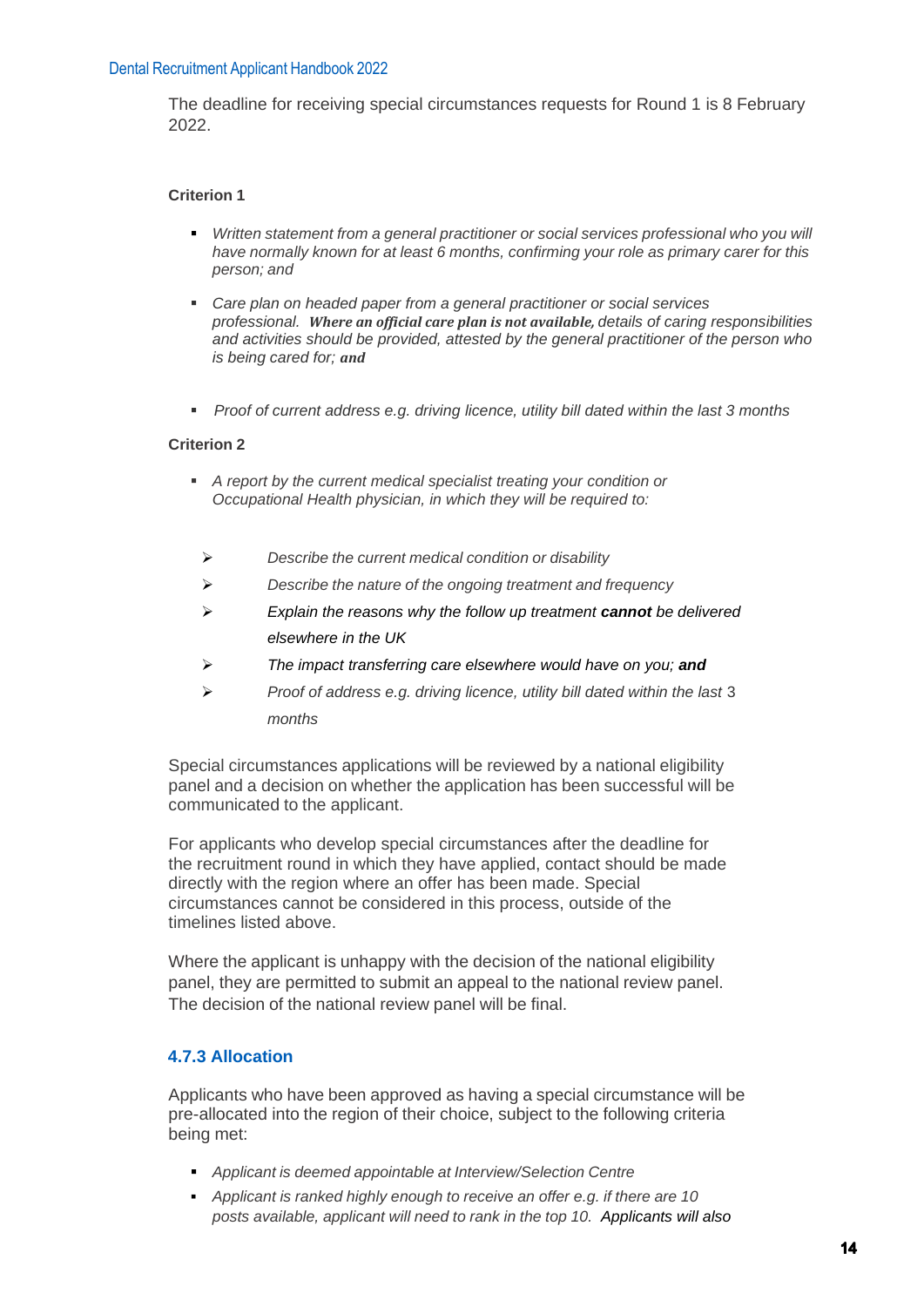*be considered to have ranked highly enough, where there are applicants ranked above them who would not be eligible to receive an offer due to limited preference choices and preferred posts being unavailable*.

▪ *The region the applicant wishes to be allocated to can fulfil all requirements of the curriculum for the programme for which they have applied*

If all of these conditions are met, the applicant will be pre-allocated into the preferred region, before the main offers algorithm is run. Applicants are not guaranteed their preferred programme/post within the preferred region. Special circumstances applicants will be offered the highest ranked post within that region that they would have been offered, had the normal offers process run. Where applicants with special circumstances would not have been offered a post in the preferred region, they will be pre –allocated to one of their ranked programmes within that region.

Where applicants with special circumstances do not rank highly enough to be offered a post in the first round of offers they will be placed on a reserve list, pending more posts becoming available or offers being declined. There is no guarantee of matching special circumstances applicants to preferred locations after the first round of offers has been completed. An applicant without special circumstances who has accepted a post in the preferred location of an applicant with special circumstances will not be displaced to allow allocation of the applicant with special circumstances.

When ranking preferences, applicants with approved special circumstances must ensure that they only rank programmes/posts that they are willing to accept and undertake. Applicants will be allocated based on these preferences. If it is not possible to pre-allocate an applicant with special circumstances, they will have opportunities throughout the recruitment process to amend their preferences, should they wish to be considered for appointment in another region.

When selecting post preferences, applicants must ensure that they meet the eligibility for those posts.

#### **4.8 Less than full time (LTFT) training**

If you are applying to enter specialty training but are unable to train full time, you may apply for less than full time training (LTFT), providing you can show that training on a full time basis would not be practical for you for well-founded reasons. Well-founded reasons may include, for example, disability, ill health, caring responsibilities, religious commitments and unique opportunities for personal or professional development.

Less than full time training must meet the same requirements as full-time training, except that there will be fewer hours of work per week. Please note that you will need to secure a full-time post in open competition before you can make an application to work LTFT.

You should apply for eligibility through your current HEE local office/Deanery ahead of this and indicate your desire to work less than full time on your application form. If you are, or will be, on a Skilled Worker visa, your pro rata salary must meet the minimum salary threshold for this visa type.

Please contact the lead recruiter if you are planning to apply for LTFT training.

#### <span id="page-14-0"></span>**[5](#page-1-22). Shortlisting**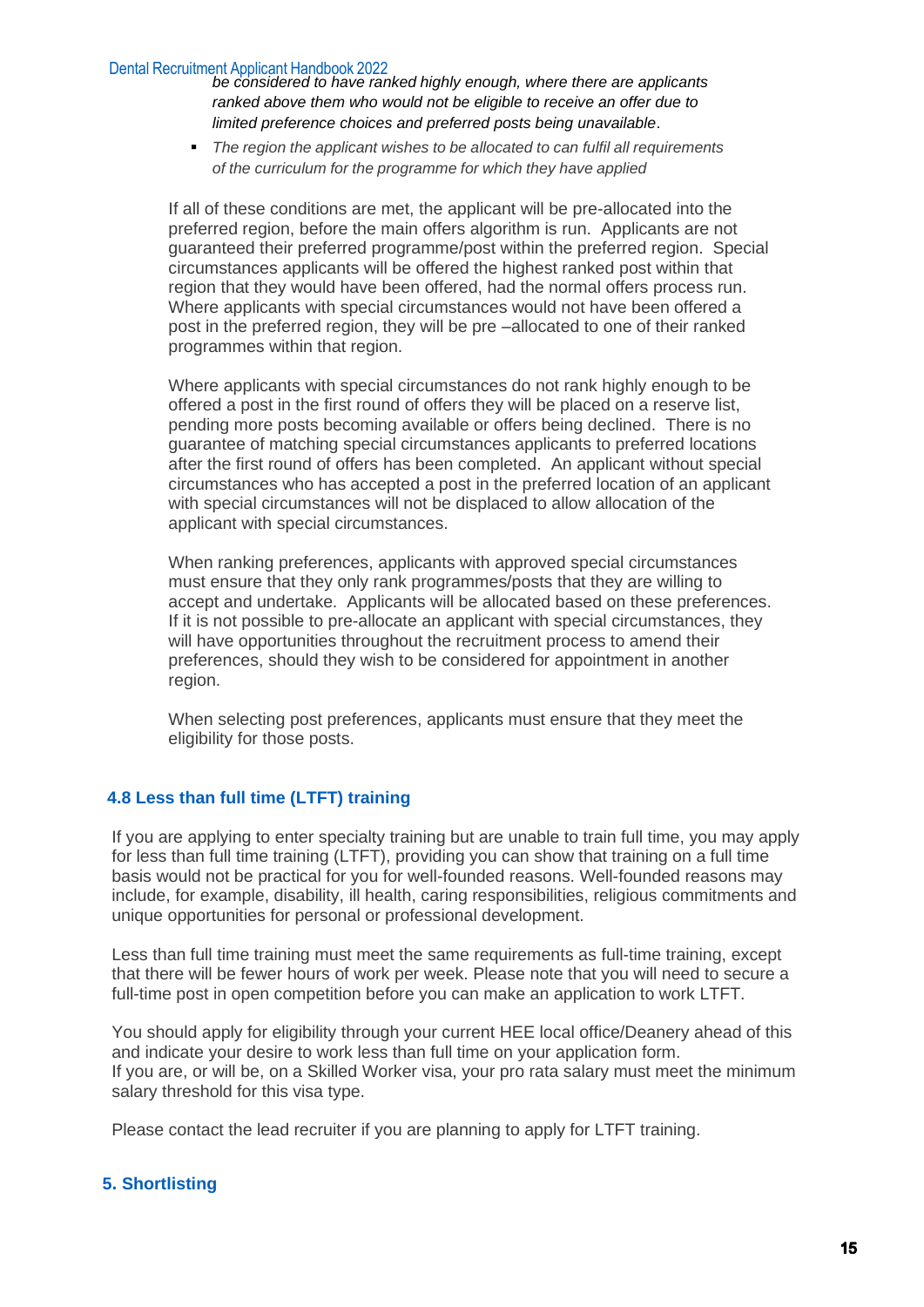In shortlisting, applications are scored according to their content, e.g. applicants' experience, achievements, qualifications, etc. The scoring systems used are based upon the nationally agreed Person Specification.

Not all dental recruitment processes use shortlisting.

Some recruitment processes will use a self-assessment form as part of the shortlisting process.

Responses to the self-assessment questions on the application form will be validated using the evidence submitted alongside the application and will determine the shortlisting score. Applicants are asked to upload self-assessment evidence onto the [Self-Assessment](https://sa-verification.hee.nhs.uk/)  [Portal](https://sa-verification.hee.nhs.uk/) (https://sa-verification.hee.nhs.uk). Applicants will receive instructions on what documents to upload from recruitment offices of the Specialties they applied to. Guidance explaining how to upload evidence on the Self-Assessment Portal can be found on the Portal, as well as on the Specialty Recruitment website here. We also have some helpful FAQs on Oriel. If you have any questions after reading the guidance and the FAQs, please feel free to get in touch with us via either starting a chat with Portia, our virtual assistant on the SA Portal, or via email us on [saportalhelpdesk@hee.nhs.uk.](mailto:saportalhelpdesk@hee.nhs.uk)

For some specialties there are a limited number of interview slots available and due to some high competition ratios, not all applicants can be invited to interview.

Where applicable, details of the scoring scheme should be made available to applicants.

Where shortlisting takes place applications that pass the eligibility checks will go ahead to be scored. The top-scoring applicants will be invited to interview or assessment. Typically, more applicants will be invited to interview than the number of posts available.

Due to the large volume of applicants, some recruitment offices will only contact applicants if they are being invited to interview. However, the lead recruiter will send shortlisting feedback to all applicants within 7 working days of the interview date. Applicants who are unsuccessful at the shortlisting stage, will receive feedback from the lead recruiter. This will consist of the following:

- *Applicant's shortlisting score and/or rank*
- *Maximum possible shortlist score*
- *Shortlist score and/or rank required to be invited to interview*

Where applicants feel that their application has not been managed correctly and have evidence of a failure in the process, there is a national complaints procedure. Applicants should contact the specialty Recruitment Office if they have any concerns about their application or would like to know more about the complaint's procedure.

#### <span id="page-15-0"></span>**[6](#page-1-23). Interviews and Offers**

Many specialties publish information about interviews and selection centres on their recruitment websites.

Some interviews will be arranged locally by HEE local offices/Deaneries; however, many specialties now arrange national centres or clustered interviews where applicants will be considered for appointment across a number of regions.

Most specialties recruit by means of a national process handled by a lead HEE local office/Deanery on behalf of all appointing regions and these processes may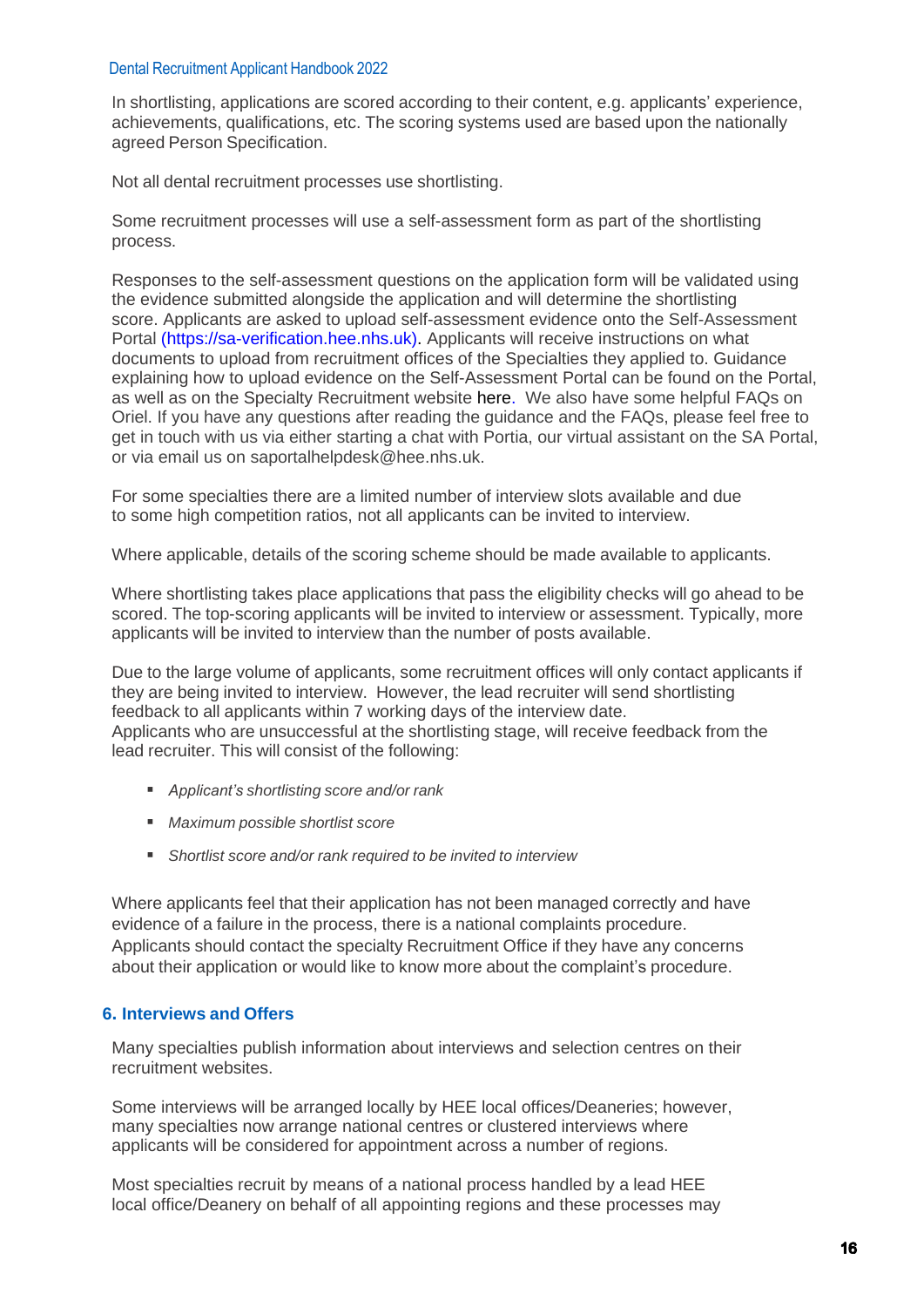vary in arrangements.

You should be given at least five working days' notice of any interview; however, notice may be less if late interview slots arise due to other applicants withdrawing from the process. You will be informed of the reason for the late notice if this occurs.

Assessment centre/interview dates will be published by recruitment offices well in advance and applicants should consider these when applying for posts.

Applicants who accept another offer, after booking an interview, should ensure they inform the appropriate recruitment office as soon as possible in order that they can be withdrawn from the interview.

Applicants will be asked to declare on their application form if they have a disability as set out in the Equality Act 2010 and whether they wish to be considered under the Disability Confident Scheme. This information will not be available to shortlisting panels. Further information is available from: <https://disabilityconfident.campaign.gov.uk/>

Recruiters will ensure, where possible, that reasonable adjustments are made at interview to meet the needs of applicants with disabilities. Applicants must ensure that they include this on their application form and communicate their requirements with the recruiting organisation as soon as an invitation to interview has been received. Failure to provide the requested information and documentation to the recruiting organisation by the stated deadline, will result in adjustments not being met.

Applicants should expect to provide medical evidence for any adjustments requested and are therefore advised to source this as soon as possible to ensure that deadlines are met.

The majority of Interviews and assessments will take place online. Where a recruitment contains a practical skills element as part of their recruitment process this may take place at an external venue and the ability to provide the requested adjustments will depend on the facilities available.

Applicants should contact the specialty recruitment office if they have any concerns about their application or would like to know more about the complaints procedure.

The entire duration of the assessment process will vary depending on the specialty/programme. The main aim of the interview is to ensure that applicants meet the requirements of the Person Specification and that the best applicants are selected.

The structure and content of interviews will vary across specialties and levels. Recruitment offices will inform applicants of the format of the interview or Selection Centre, including the number of stations and competences being assessed.

Interviewers may have access to anonymised application forms of applicants but will not have access to the equal opportunities or personal data.

Interview panel members will individually complete a scoresheet for each candidate and make any comments. The aggregate score given by all panel members, taking into account any associated weighting, will be the final score of the interview.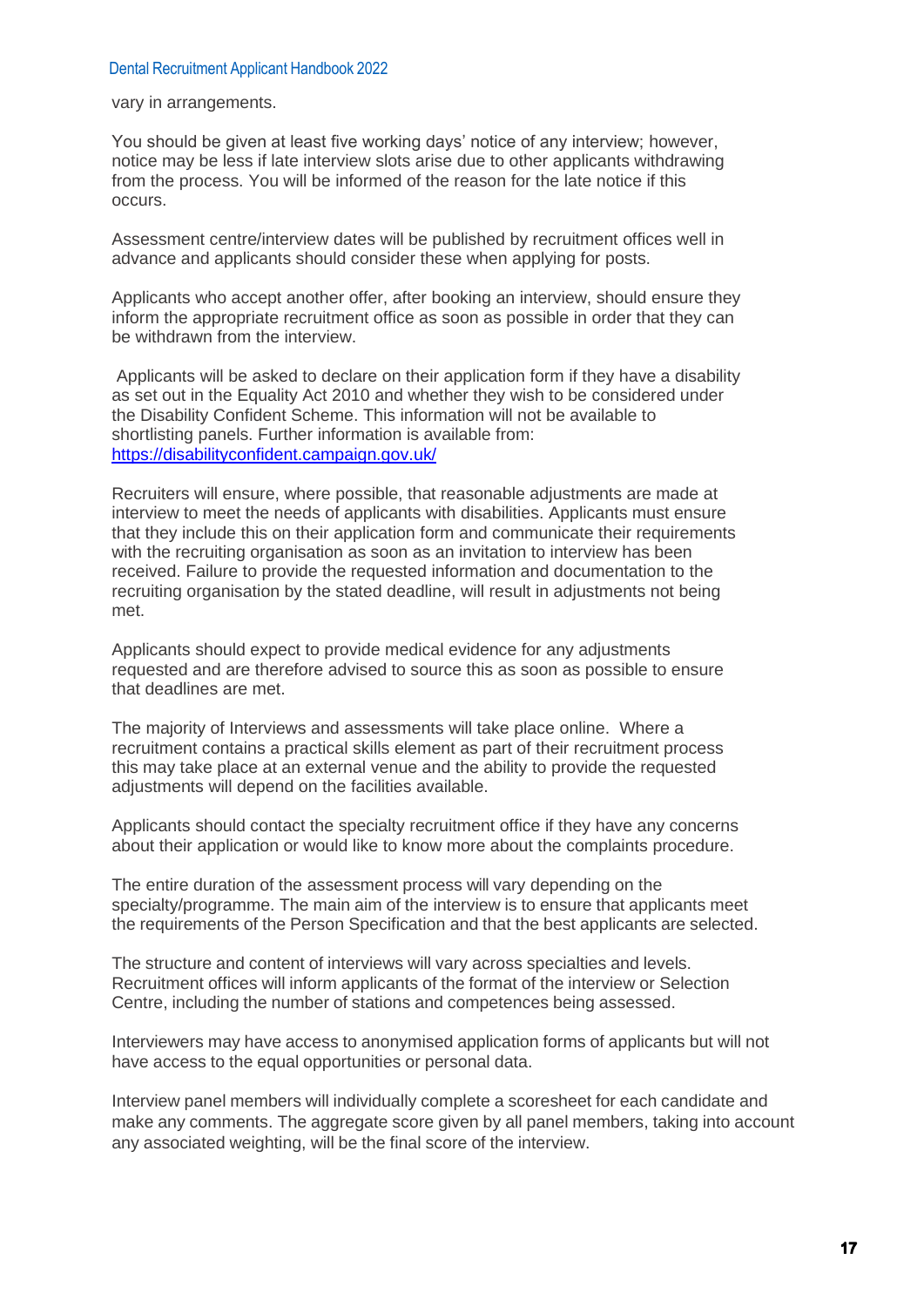#### **Sharing Interview Questions with Others**

Once an interview has been completed, applicants should ensure that they do not discuss the interview process or share the interview questions with other applicants who are yet to be interviewed, either on the same date or on a future date.

Applicants found to be sharing interview questions with others may be removed from the recruitment process.

#### **Raising Concerns at Interview/Selection Centre**

Applicants wishing to raise concerns about the conduct of panel members during the interview/selection process or recruitment staff administering the event should be directed to the Recruitment Lead and/or the Clinical Lead who will decide if the issue requires immediate intervention and discussion.

Concerns should be raised on the day of the interview/selection centre, ideally before leaving the interview.

Where a serious concern is raised, a formal investigation will be undertaken.

Should an applicant, following reflection, wish to raise an issue after they have completed the selection centre, they should contact the lead recruiter. However, they should be aware that depending on the nature of their concern, it may not be possible to fully address it after the event.

#### <span id="page-17-0"></span>**[6.1.](#page-1-24) Selecting Preferences**

In the period between submitting an application and offers being made, applicants will be asked to specify their regional/geographical preferences. Preference choices are ranked in Oriel.

The preferences made by applicants will be used, along with final selection rank to determine which offer, if any, they receive.

Applicants will have the opportunity to express their preferences throughout the recruitment process as applicants' circumstances can change between the time of application and the time that offers are released.

Preferences added to the no preference column will be offered when a ranked preference is not available. Programmes added to the no preference column are given an equal rank; if applicants would like these programmes to be offered in a particular order, they should ensure that they are taken out of the no preference column and added to the ranked list of preferences.

For applicants who have accepted or held a post, there will also be the opportunity to change upgrade options to allow a post/programme that was originally ranked lower than the offered post to become an upgrade option.

The order offers will be made in will be determined solely on the selection score and permissions to work in the UK, not preferences made. An applicant's preferences will only come into play when that applicant is reached in the ranked list and an offer is due.

**Applicants who are not prepared to accept an offer of training in a certain region/geographical area, should not rank it in their preferences (i.e. it should be added to the** *not wanted* **column). Applicants who choose this option, will never receive an offer for that particular preference, even if this means that the applicant receives no**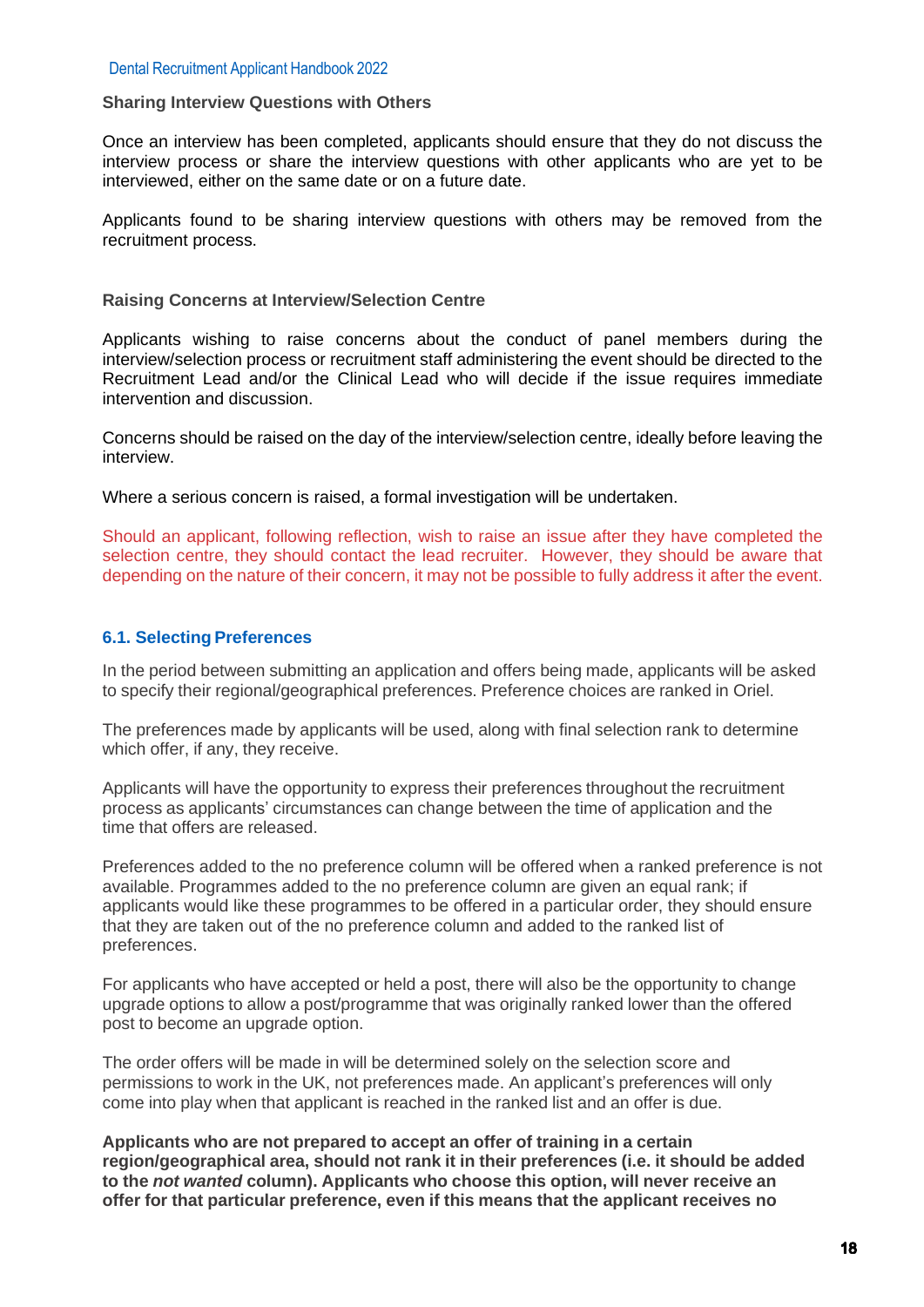**offer, with the offer going to a lower ranked applicant who had chosen the preference option.**

**Preferences added to the no preference column will be offered when a ranked preference is not available. Programmes added to the no preference column are given an equal rank; if applicants would like these programmes to be offered in a particular order, they should ensure that they are taken out of the no preference column and added to the ranked list of preferences.**

**Preference choices should be made solely on desirability of the associated post for the individual applicant, not the perceived desirability for all applicants. Ranking a less popular preference highly will have no bearing on when an offer will be made.**

By ranking a preference, applicants are stating that they would be prepared to undertake a training programme in that area. **Applicants should not preference or accept posts if they are unable to commence training in that particular post**. **If you are made an offer and decline it, you will be withdrawn from the process and will not receive any further offers for that programme.** 

**It is vital that applicants only preference posts which they would be willing to accept.**

Interview panels will not have access to applicants' preferences.

#### <span id="page-18-0"></span> **[6.2](#page-1-25) Enhanced Preferencing**

Applicants can have a change in circumstances for any number of reasons in the time between programme/post preferences being made and offers being released. To assist applicants in this situation, flexibility around preferencing has been introduced.

For applicants who have accepted or held a post, there will be an option to select upgrade options which not only include those posts/programmes that were originally ranked higher than the offered post, but also those that were ranked lower.

**Please note:** Any changes to preferences made between the offers algorithm being run and offers being released **will not** be considered until the next offers match is run.

Applicants who have not been made an offer may also have a change in circumstances that requires them to make amendments to their expressed preferences. Programmes will keep their post preferencing open throughout the recruitment process but will close this off before each offer algorithm is run, until the offers have been released.

These processes will continue up until the upgrading deadline in each recruitment round (see recruitment timeline for exact dates).

#### <span id="page-18-1"></span> **[6.3](#page-1-26) Receiving offers**

#### **All offers will be made through Oriel.**

Appointments to training programmes or posts will be offered in rank order, based on selection scores.

Applicants receiving training offers through Oriel will have the option to accept, decline or hold (until the hold deadline) the offer made. Applicants will be given 48 hours (excluding weekends but including bank holidays) from release of the offer to decide whether to accept, reject or hold it.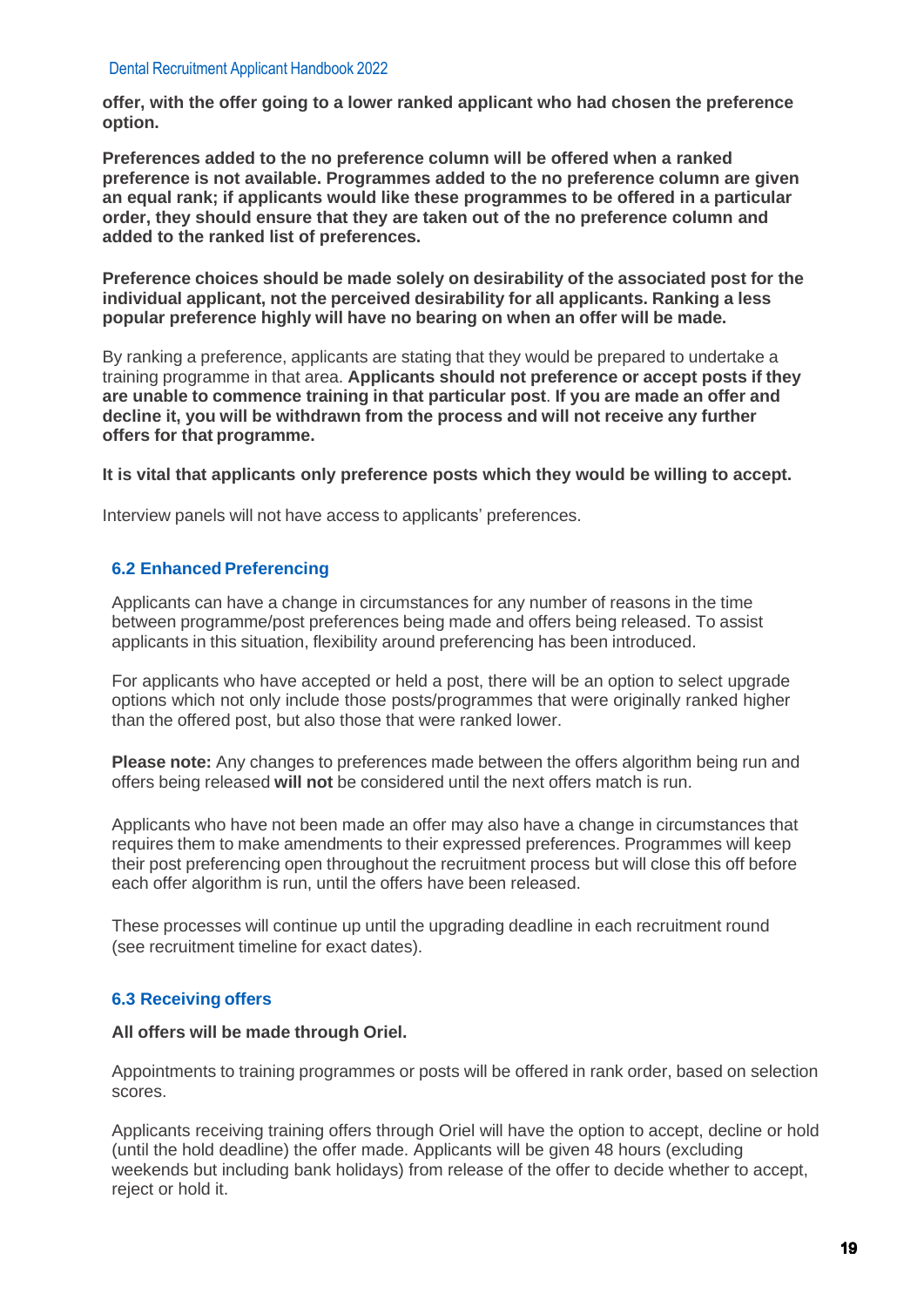#### **Offers which are not responded to within the 48-hour deadline will expire and will be offered to another applicant.**

Applicants should only preference and accept posts that they are willing to undertake; this includes posts in the no preference column.

Applicants intending to decline a training offer are advised to do so as soon as possible to enable the offer to be made to another applicant. Applicants who do not initially receive an offer may still be offered at a later date, during the process of re-offering declined and expired offers.

Applicants who fail to respond to their offer within the 48 hours and allow it to expire, but who would have liked to accept the post, should contact the recruitment office, at the earliest opportunity. Where possible, recruitment offices will try to reinstate applicants, however, as recycling of the initial offer may have already taken place, there is no guarantee that the applicant will receive an offer or that it will be the same offer as initially received.

Not all applicants deemed eligible for appointment by the interview/selection panel will be guaranteed the offer of a post as the number of appointable applicants often exceeds the number of available posts.

Following interview and/or assessment, the Recruitment Office will contact applicants, if successful, with news of an offer. Unsuccessful applicants will receive a message informing them that they have not been successful on this occasion.

Applicants deemed eligible for appointment who rank below the number of vacancies available, could still receive an offer, if offers made to higher ranked applicants are rejected.

Posts which become available after the recruitment round will be offered to those applicants on the reserve list. This process will continue until either the reserve list has been exhausted **or** up until when the next round of recruitment has gone out for advert.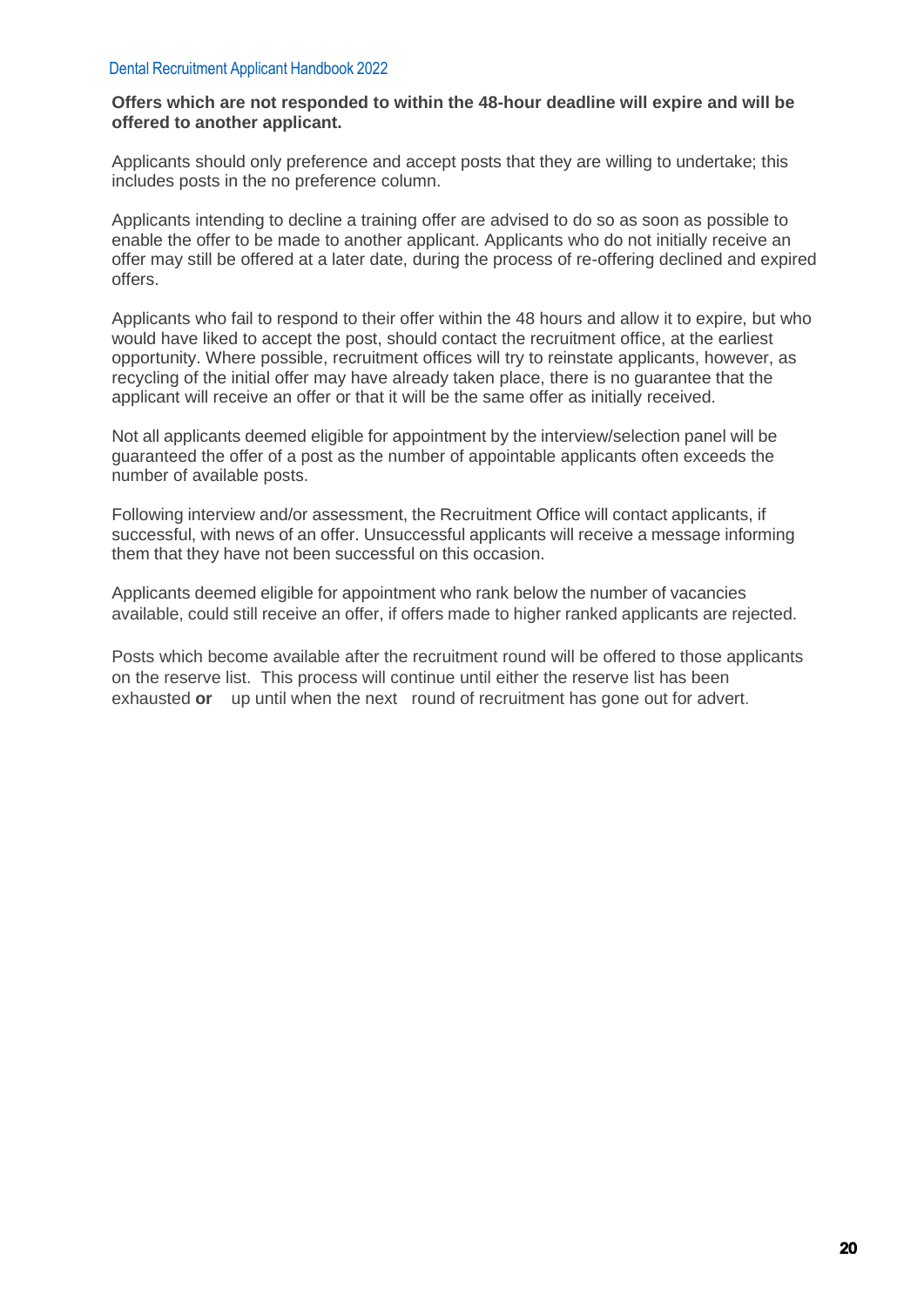# <span id="page-20-0"></span>**[6.4](#page-1-27) Offer Responses**

| <b>Response</b>                 | <b>Conditions attached to the response</b>                                                                                                                                                                                                                                                                                                                                                                                                                                                                                                                                                                                                                                                                                                                                                                                                                                                                                                                                                                                                      |  |  |  |
|---------------------------------|-------------------------------------------------------------------------------------------------------------------------------------------------------------------------------------------------------------------------------------------------------------------------------------------------------------------------------------------------------------------------------------------------------------------------------------------------------------------------------------------------------------------------------------------------------------------------------------------------------------------------------------------------------------------------------------------------------------------------------------------------------------------------------------------------------------------------------------------------------------------------------------------------------------------------------------------------------------------------------------------------------------------------------------------------|--|--|--|
| <b>Accept</b>                   | The applicant is excluded from any further offers from this and<br>٠<br>any other programme within this recruitment round.<br>Pre-employment processes commence                                                                                                                                                                                                                                                                                                                                                                                                                                                                                                                                                                                                                                                                                                                                                                                                                                                                                 |  |  |  |
| <b>Accept with</b><br>upgrades  | The applicant will have their offer <b>automatically</b> upgraded if a<br>higher ranked preference becomes available. If an applicant has<br>opted into upgrades, no contact will be made with them prior to<br>the upgrade taking place.<br>The upgraded offer becomes the accepted offer and the<br>٠<br>previously accepted post is released and offered to another<br>applicant<br>Upgrades will continue to be made up until the upgrade<br>ш<br>deadline for the recruitment round<br>No offers will be received from any other specialty unless the offer is a<br>٠<br>hierarchical upgrade (up until the hierarchical upgrade deadline)<br>Please note: If an improved preference becomes available the current offer<br>will automatically be upgraded. Applicants are notified of the upgrade by<br>message within their Oriel account. Applicants should not preference posts<br>that they would not want to be upgraded into. After an upgrade has been<br>made, there is no opportunity to revert to the previously accepted post. |  |  |  |
| <b>Holding offers</b>           | The held offer can be accepted or declined at any time up until the hold<br>deadline. Only ONE offer can be held at any time in the same recruitment<br>round.<br>Before the hold deadline passes, offers must be confirmed as accept,<br>accept with upgrades or decline. If no action is taken the held offer will<br>expire and will be deemed to have been declined.<br>If a currently held offer is released as a result of holding another<br>programme's offer, then the previously held offer will be rejected                                                                                                                                                                                                                                                                                                                                                                                                                                                                                                                          |  |  |  |
| <b>Hold without</b><br>upgrades | The applicant is reserving the offer<br>ш<br>No upgrades by preference will be made<br>٠<br>Offers from other programmes can still be received<br>٠<br>The held offer can be accepted or rejected at any time until<br>٠<br>the hold deadline                                                                                                                                                                                                                                                                                                                                                                                                                                                                                                                                                                                                                                                                                                                                                                                                   |  |  |  |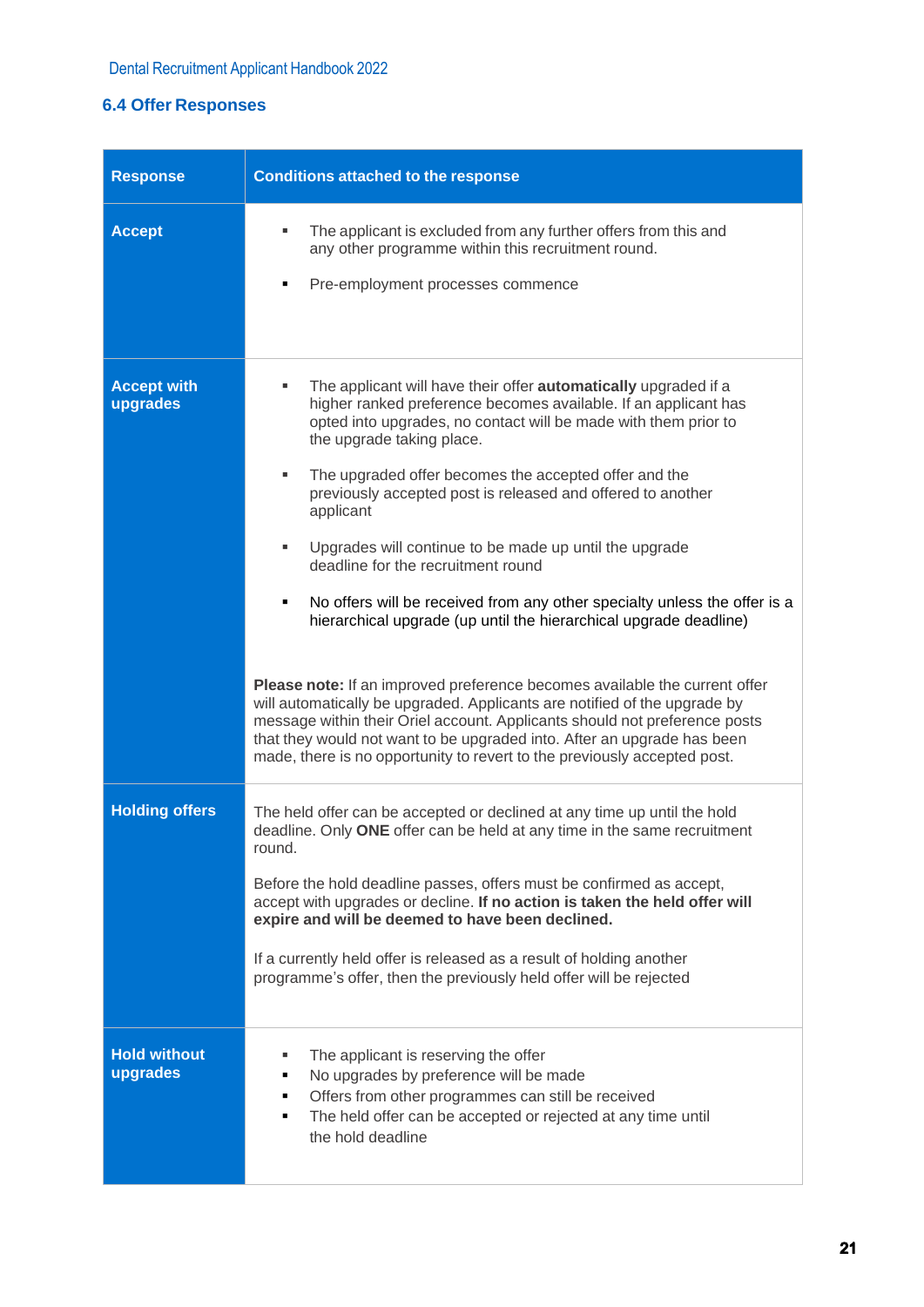| <b>Hold with</b><br>upgrades | Applicants receiving offers which are not their first-choice preference can select<br>the hold with upgrades option.                                                                                                                                                                                                                                                                                                 |  |  |  |
|------------------------------|----------------------------------------------------------------------------------------------------------------------------------------------------------------------------------------------------------------------------------------------------------------------------------------------------------------------------------------------------------------------------------------------------------------------|--|--|--|
|                              | The candidate is reserving the offer<br>٠<br>The held offer preference will be automatically upgraded if preferred<br>preferences become available. Offers from other programmes can still<br>be received. Applicants who opt into upgrades will have their offer<br>upgraded without further contact being made with them<br>The held offer can be accepted or rejected at any time until the hold<br>٠<br>deadline |  |  |  |
|                              | Please note: Upgrades are automatic when opting to hold with upgrades. If<br>an improved preference becomes available, the current offer will automatically<br>be upgraded. Applicants are notified of the upgrade by message within their<br>Oriel account. After an upgrade has been made, there is no opportunity to<br>revert to the previously held post                                                        |  |  |  |
| <b>Decline</b>               | An applicant choosing this option will have their offer removed and will<br>receive no further offers from this programme within that recruitment round.<br>Applicants will continue to receive offers from other programmes, if<br>applicable<br>Please note: If an applicant does not respond to their offer within the 48<br>hours, this will be interpreted as declining the offer and it will be offered to     |  |  |  |
|                              | another applicant                                                                                                                                                                                                                                                                                                                                                                                                    |  |  |  |
| <b>Withdraw</b>              | An applicant may withdraw completely from the process up until offers are<br>released and should do so via their Oriel account.                                                                                                                                                                                                                                                                                      |  |  |  |
|                              | Once an offer has been accepted, applicants wishing to withdraw<br>will need to contact the Recruitment Office directly.                                                                                                                                                                                                                                                                                             |  |  |  |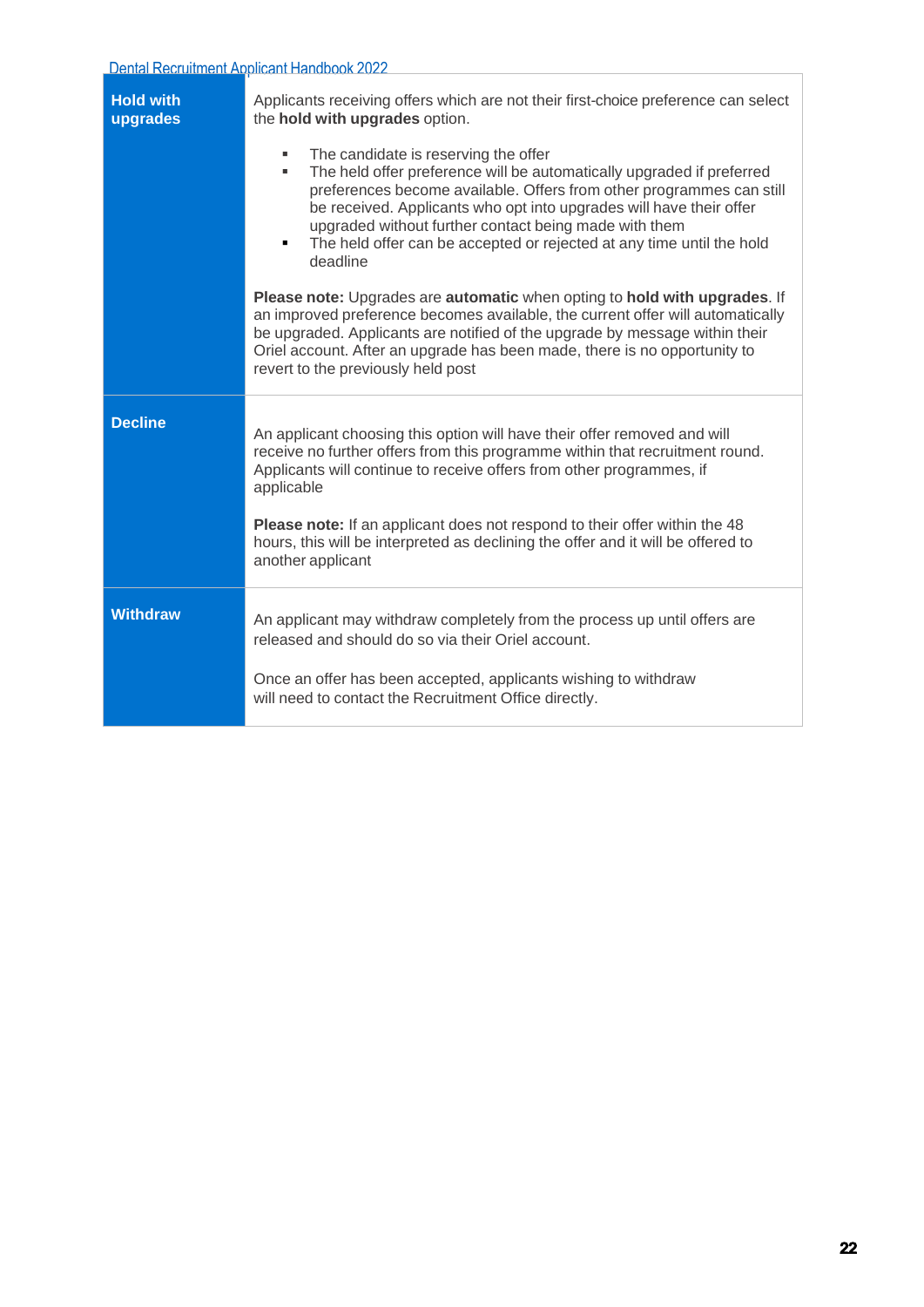#### <span id="page-22-0"></span>**[6.5](#page-1-28) Upgrading of offers**

Applicants who receive an offer through Oriel will **automatically** receive an upgrade, should one become available, if they accept or hold the offer **and** opt in for upgrades. Applicants who opt into upgrades will have the option to state which of their preferences they would like to be considered for an upgrade into. This could include all or some of the posts that were ranked higher than the offered post, but also those that were originally ranked lower; upgrade options are completely configurable by the applicant. Should an upgrade option become available and the applicant who has opted in for upgrades is next in line to receive the offer, they will be automatically upgraded to this offer with no option to revert to the original offer.

Applicants can opt out of upgrades at any point via Oriel.

Applicants who wish to be considered for upgrades into a particular post/programme should opt into this, even if the post/programme is showing no vacancies. If the post becomes available at a later date, an applicant will not be upgraded into it if they have not opted in, regardless of whether or not it was one of their higher ranked preferences in the original application form. Once an upgrade has been made there will be no opportunity for the applicant to request that their original acceptance be reinstated.

Offer upgrades are processed once all other offers for the programme have been responded to. Upgrades will not be processed at the weekend or on bank holidays.

**Please note:** Upgrading of offers will not continue beyond the stated upgrade deadline, even if a preferred post becomes available at a later date. After the upgrade deadline, vacant posts will be offered to the next eligible applicant who has preferenced the post and who has yet to receive an offer, not to applicants who have already accepted a post.

#### **[6.6](#page-1-29) After acceptance of a post**

Any offers made are conditional upon the necessary pre-employment checks being carried out successfully. Successful applicants will receive an offer of employment from their employer (subject to preemployment checks). The offer of employment is distinct from the training agreement. Successful applicants may change employers several times during their training period.

The first employer will need to complete pre-employment checks before the successful applicant can start working for them. Pre-employment checks are designed to ensure that every dentist working in the NHS is fit and safe to work with patients.

Applicants will be required to make declarations on the application form relating to their honesty and probity. Checks will include verification of references, fitness to practise updates from the General Dental Council (GDC) or other regulatory bodies, occupational health clearance, Disclosure and Barring Service (DBS) and immigration status checks. They may also include validation of English language proficiency and evidence of competence. Once pre-employment checks have been completed successfully, the employer will confirm new starter details directly with the successful applicant.

#### **References**

Following acceptance of a training programme, reference requests will be sent through Oriel to the referees listed in the application form.

Referees will complete the reference online, using Oriel. If a referee is unable to complete the reference prior to the deadline date, responsibility for requesting and collecting the reference will pass to the employer. Applicants and/or referees will be contacted directly by the employer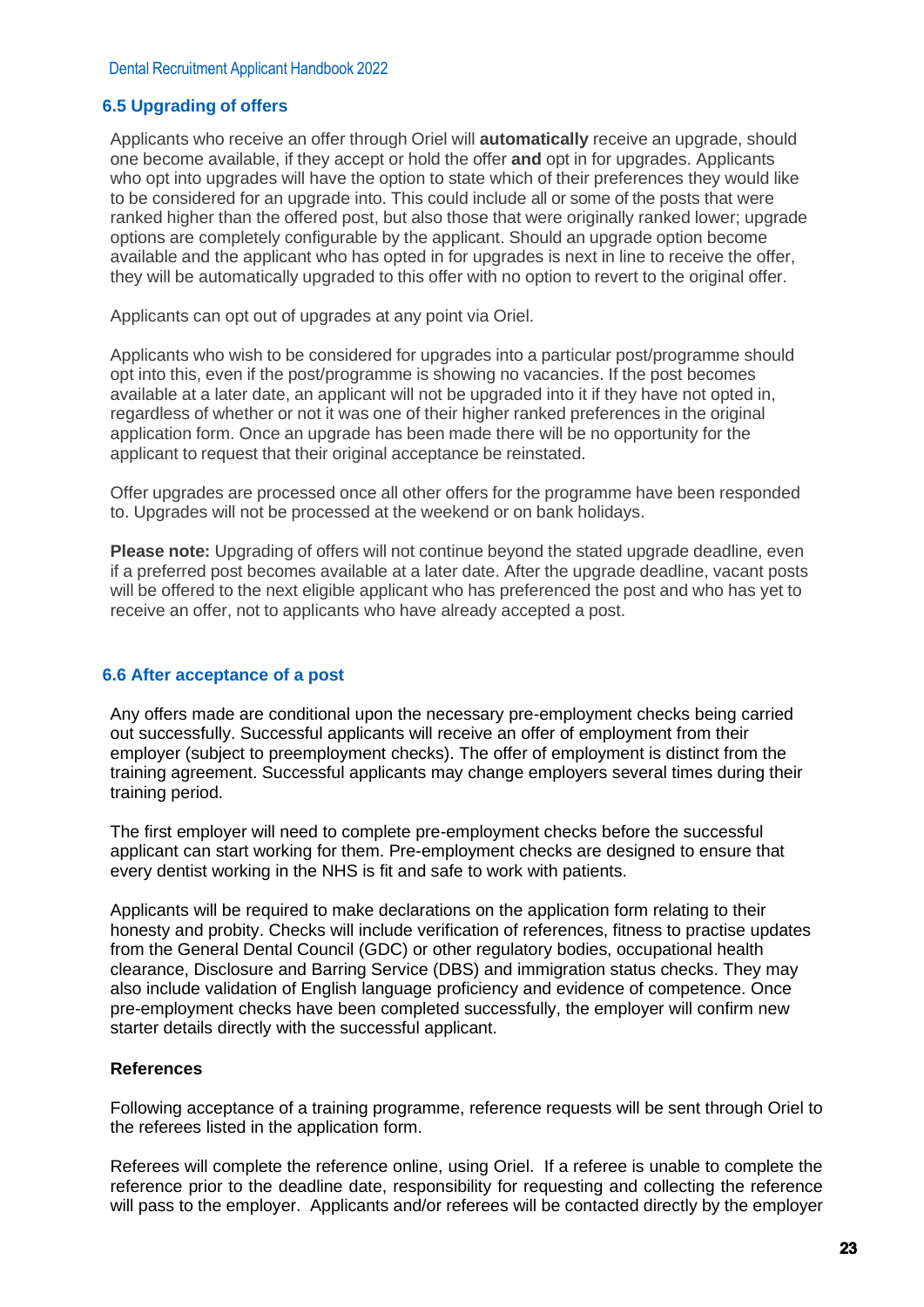if further references are required. There is no need for applicants and/or referees to do anything until this contact is made.

# **[6.7](#page-1-30) Receiving Feedback**

All applicants will be given feedback after each of the following stages of recruitment:

- *Longlisting/Eligibility checked (if unsuccessful)*
- *Shortlisting (if applicable)*
- *Interview/Selection Centre*

Interview/Selection Centre feedback should be given no later than 7 days after the national offer deadline. Where available, the feedback will include the following:

- *Individual scores per interview station*
- *Total interview/selection score*
- *Maximum interview/selection score available*
- *Applicant's appointability and the minimum score required for appointability (as appropriate)*
- *Applicant's individual ranking. Please note, if an applicant does not reach the required threshold for appointability, they will not be given a rank.*

Copies of scoresheets with panellist comments will be sent via PDF to applicants.

#### <span id="page-23-0"></span> **[7](#page-1-31) Deferring the start date of a post**

Applicants can only defer the start of their training programmes on statutory grounds such as personal ill health or parental leave. Commencement cannot be deferred for reasons such as research.

Applicants who have had a period of ill health or parental leave during the training programme for which they are applying will be permitted to defer their entry to training by the same period of time (whole time equivalent).

Applicants who require a Skilled Worker visa (https://www.gov.uk/skilled-worker-visa) wishing to defer should also discuss this with the appropriate visa sponsor to ensure they can do so under current immigration rules.

#### <span id="page-23-2"></span><span id="page-23-1"></span>**[8](#page-1-32) Support for Applicants**

#### **[8.1](#page-1-33) Support from the local region**

Applicants may need support, careers information and guidance to help them make the best choices in entering the next round of recruitment.

The region in which they are currently working should be able to offer careers advice, in addition to the advice that can be obtained from senior colleagues and mentors. Trust consultants, clinical tutors and others should be well informed with up to date process details.

If applicants are unsure about local arrangements, the current employer may provide information about how to get confidential advice and support. This information should include for example, contact details for the local Occupational Health Department, employment assistance programmes and other organisations. The British Dental Association will be able to discuss in confidence any issues with dentists in distress including the pressures and stress of work and of the application process.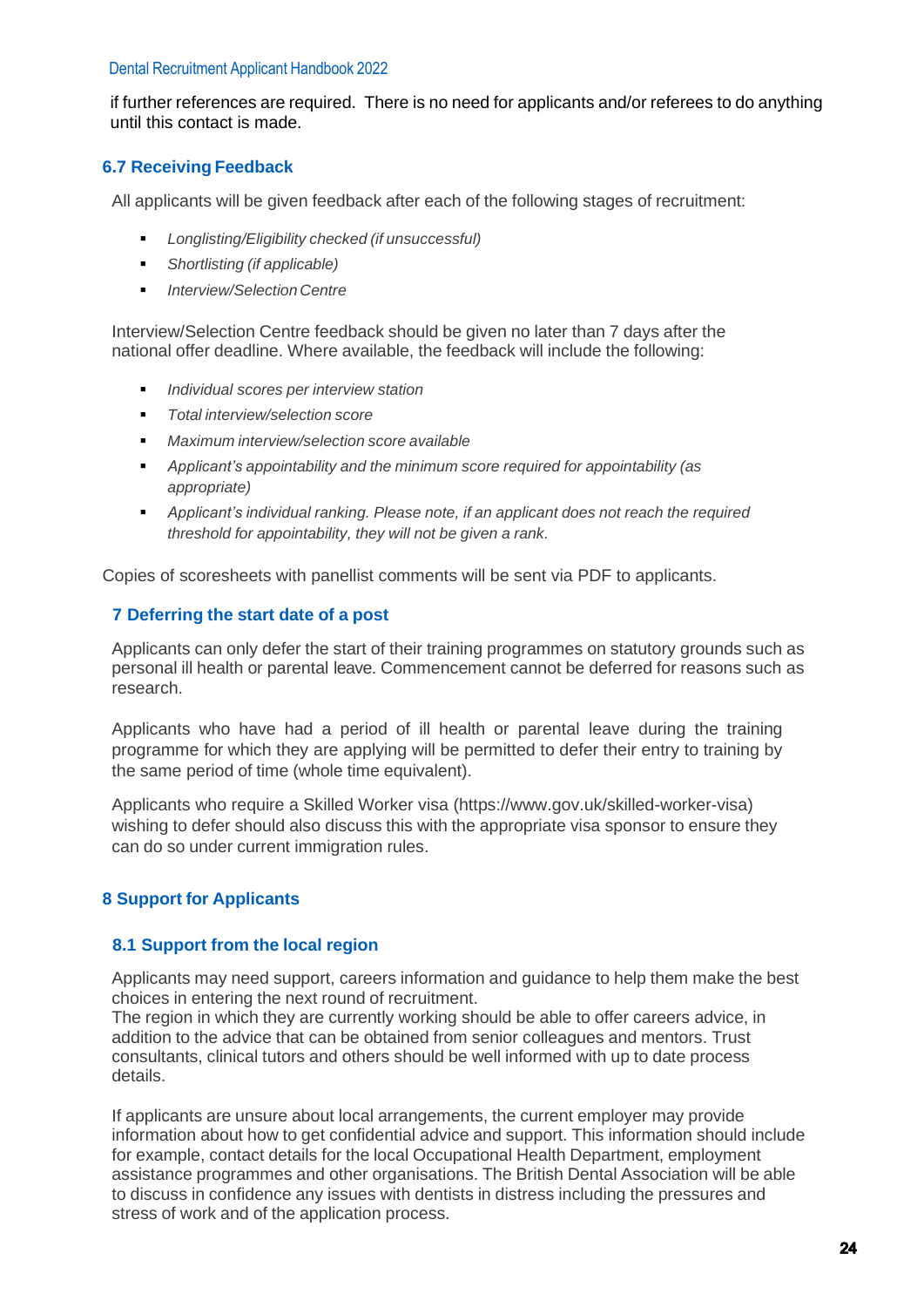In summary, the best ways for applicants to receive support at the application or interview stage are as follows:

- *HEE local office/Deanery careers advisor/support team*
- *HEE Educational supervisors, Training Programme Directors and Associate Deans*
- *Careers lead in the trust*
- *College Tutors*
- *Dentists in training*

For dentists applying to specialty training from outside the UK or not in current dental employment who are considering applying for training programmes should contact the HEE local office/Deanery they are planning to apply to for advice. In addition, dental colleagues who have recently been through the specialty recruitment process may also be able to offer advice.

# <span id="page-24-0"></span> **[8.2](#page-1-34) Support from the programme/region of application**

Applicants should expect to receive helpful information from the programme and/or region to which they are applying.

National guidance recommends the following basic elements of applicant support throughout the recruitment process.

Websites should provide clear guidance to applicants including:

- *Up to date information on all recruitment activity; details of posts on offer and application requirements, shortlisting and interview timeframes.*
- *Information about posts in the rotation (where possible)*
- *An updated Frequently Asked Questions section.*
- *Information about shortlisting criteria and weightings, and any scoring scheme used.*

Email helpdesk services will be available in each HEE local office/Deanery. The email address will be advertised on the HEE local office/Deanery websites. Helpdesks will normally respond via email to applicants' queries within 72 hours. (Queries received within 48 hours of the relevant application deadline will be prioritised).

# <span id="page-24-1"></span> **[8.3](#page-1-35) Fair, legal and equitable**

All recruitment processes must meet legal requirements. Patient care and safety are the priority concern.

- *As a minimum,* all posts *must* be advertised on NHS Jobs
- *All posts must be advertised for a minimum of 28 days*
- *Advertisements, information for applicants and application forms must be clearly structured so that they are accessible to applicants with disabilities and so that applicants can easily find relevant details when carrying out a search*
- *All applications must be made electronically*
- *Application forms and the interview processes must map to the national person specifications*
- *The nationally agreed application form must be used*
- *Applicants will be able to apply for multiple training programmes.*
- *Random recruitment and selection processes should not be used*
- *All applications submitted before the deadline will be considered, provided they meet eligibility requirements as outlined in the relevant Person Specification*
- *Shortlisters and interviewers will not have access to the equal opportunities and*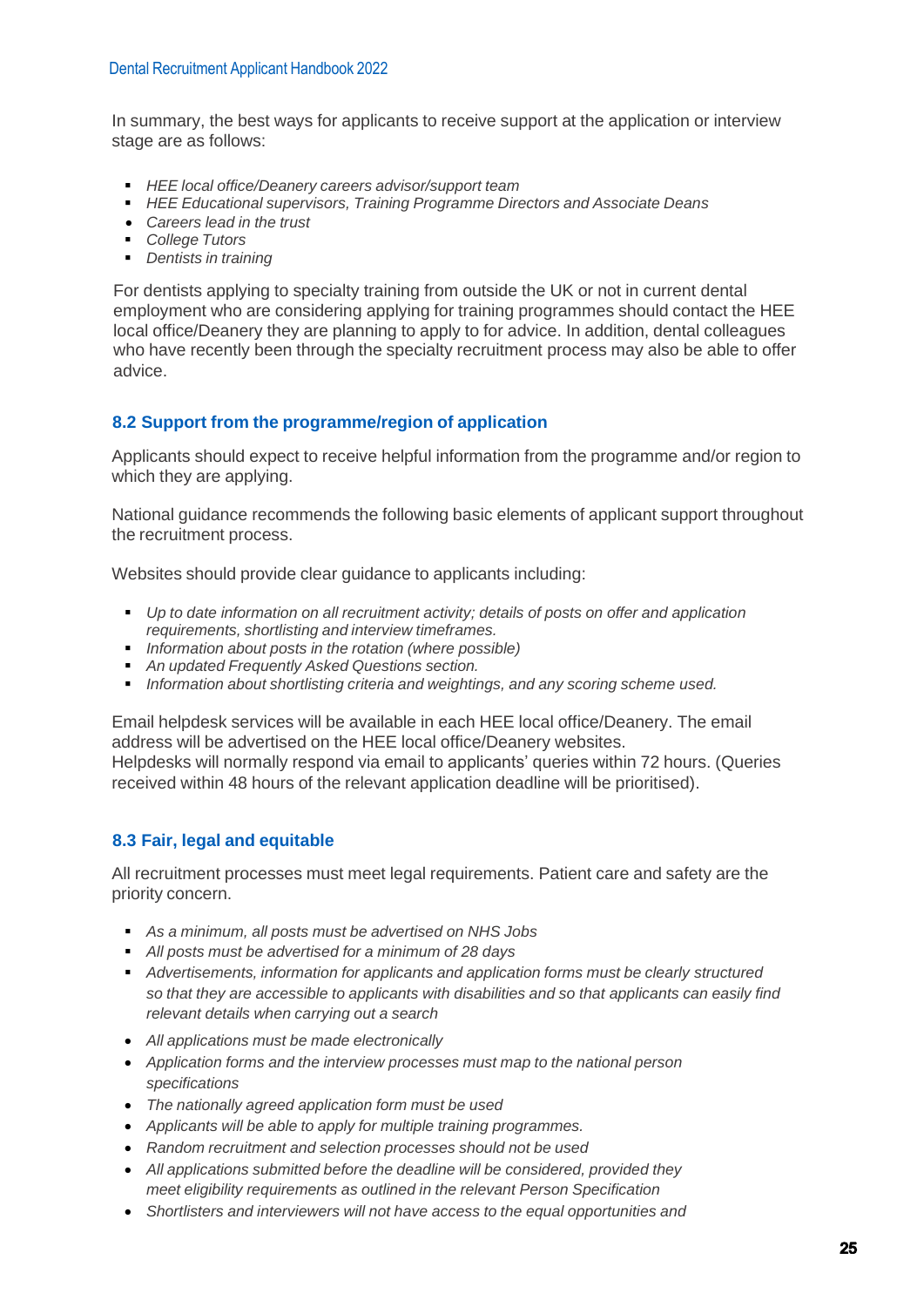*Fitness to Practise sections of the application form or personal data.*

- *Interviewers will take account of applicants' portfolios, their structured CV and the summary of their portfolio of evidence*
- *Applicants may be asked to bring their portfolios to the interview. Please refer to programme specific guidance*

#### **[8.4](#page-1-36) Complaints Procedure**

National Recruitment Offices use a nationally agreed process for handling complaints about recruitment. Applicants with concerns about the recruitment process or who wish to make a complaint should contact the Recruitment Office to which they applied to obtain further information on the complaints procedure.

#### **[9.](#page-1-37) Useful Links**

| <b>Committee of Postgraduate Deans and</b><br><b>Directors (COPDEND)</b> | http://www.copdend.org/                                |  |
|--------------------------------------------------------------------------|--------------------------------------------------------|--|
| <b>British Dental Association (BDA)</b>                                  | https://bda.org/                                       |  |
| <b>BDA stress and mental health support</b>                              | https://www.bda.org/about-the-<br>bda/campaigns/stress |  |
| <b>General Dental Council (GDC)</b>                                      | https://www.gdc-uk.org/                                |  |
| Oriel                                                                    | https://www.oriel.nhs.uk/                              |  |
| <b>Dental Schools Council (DSC)</b>                                      | http://www.dentalschoolscouncil.ac.uk/                 |  |
| National Institute for Health Research<br>(NIHR)                         | https://www.nihr.ac.uk/                                |  |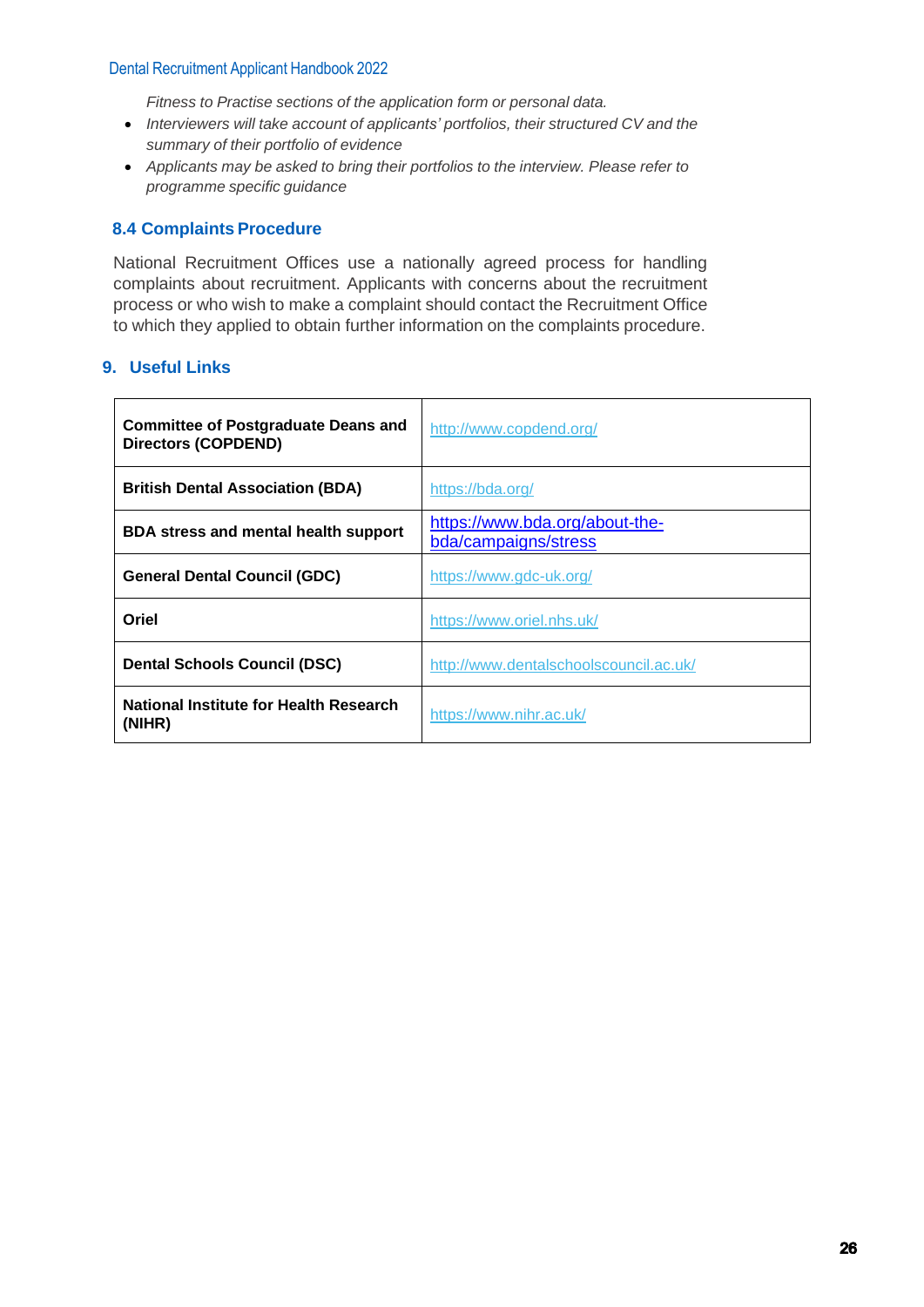# <span id="page-26-0"></span>**Appendix 1**

# **NIHR (England only) ACF Dental Applicant Frequently Asked Questions**

#### **1. I wish to apply for a dental NIHR ACF post what is the process?**

NIHR ACF posts are allocated annually to Integrated Academic Training (IAT) partnerships comprising a HEE local office, Higher Education Institute (HEI) and NHS organisation. The recruitment process is managed by the relevant HEE local office in the IAT partnerships and advertisements will appear on their websites, Oriel, and potentially also in other professional publications for example the British Dental Journal.

**Application form**: applicants will need to complete the ACF application form for the ACF posts advertised in the relevant specialties and levels through Oriel. **Specialty training application form**: ACF applicants who require clinical benchmarking if they were successful at the ACF interview will need to complete the relevant specialty training application when the national recruitment application window opens.

Following assessment of the ACF applications, shortlisted applicants will be invited for ACF interviews (also sometimes known as the 'academic' interview) by the HEE local office hosting the ACF post. The ACF interview has several components assessing the clinical– academic potential of the applicant and the panel will include relevant clinical academic representatives from the hosting HEI. Appointable applicants at the ACF interviews will be ranked and, subject to national clinical benchmarking, the top ranked applicant will be offered the ACF post when offers are made.

#### *Please refer below for a summary of the benchmarking process flow chart*.

Conditional offers will be given to successful applicants at the ACF interviews who did not already hold an NTN in the GDC specialty and level to which they are applying. The condition of the offer relates to the clinical benchmarking in the GDC specialty of the ACF post to which they are applying.

If the top ranked applicant at the ACF interviews requires clinical benchmarking, then reserve appointable applicants from the ACF interview will also be invited for clinical benchmarking if required. An unconditional offer to reserve applicants, who passed clinical benchmarking, is dependent on the applicants ranked higher at the ACF interviews withdrawing to failing clinical benchmarking.

ACF applicants will be ranked and offered on their performance at the ACF interview and **not** the national standard clinical interview where they just need to pass the clinical benchmark. If applicants require clinical benchmarking then the HEE local office hosting the ACF post will need to ensure that the HEE national recruitment team are made aware of this in a timely manner, applicants should have been advised to apply to the relevant national recruitment.

#### **2. What is clinical benchmarking?**

Clinical benchmarking relates to applicants reaching the threshold of appointability at the national standard clinical interviews/assessments for the GDC specialty and level of the ACF post for which they are applying. Applicants deemed successful at clinical benchmarking will maintain this status for the entire recruitment year (until the date of the interview for the next recruitment round).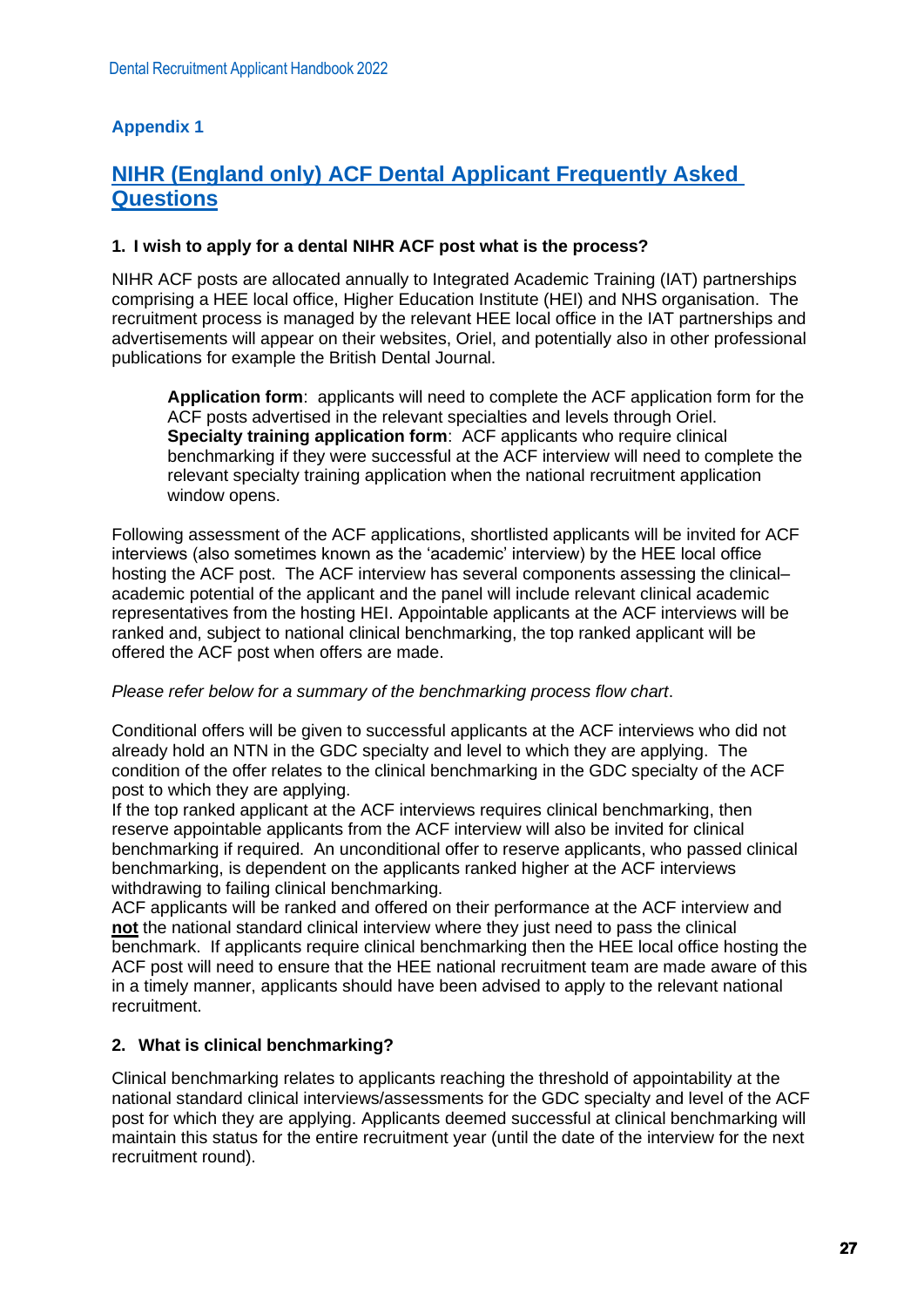Applicants who fail to reach the appointability threshold at clinical benchmarking will be ineligible for appointment to the ACF post in that recruitment round. Under these circumstances, the conditional ACF offer will be withdrawn.

Applicants who fail clinical benchmarking and become ineligible are still able to reapply in future recruitment rounds.

#### **3. Will all applicants need to attend clinical benchmarking?**

No. If the applicant already holds an NTN in the same GDC specialty as their NIHR ACF application, there is no need for them to attend a national clinical assessment/interview as they will have previously met the required clinical standard.

#### **4. Will applicants who hold an NTN in a different GDC specialty to the ACF they are applying for be required to attend clinical benchmarking?**

Yes. Although they have met the required standard in a national clinical interview previously, it was not in the same GDC specialty. Different specialties assess different skills and competences at interview and therefore should not be assumed that success in one clinical interview is appropriate for all specialties.

#### **5. What is the required standard for NIHR ACF candidates undergoing clinical benchmarking?**

Applicants who do not hold an NTN will need to be assessed and interviewed through the relevant national process for the specialty. The applicant will be required to reach the threshold of 'appointability' at national selection assessment/interview. They **do not** need to have been ranked high enough to have received a specialty training post i.e. 'appointed'.

Applicants that do not reach the appointable score threshold at national selection assessment/interview will have their ACF offer (or place on reserve list) withdrawn.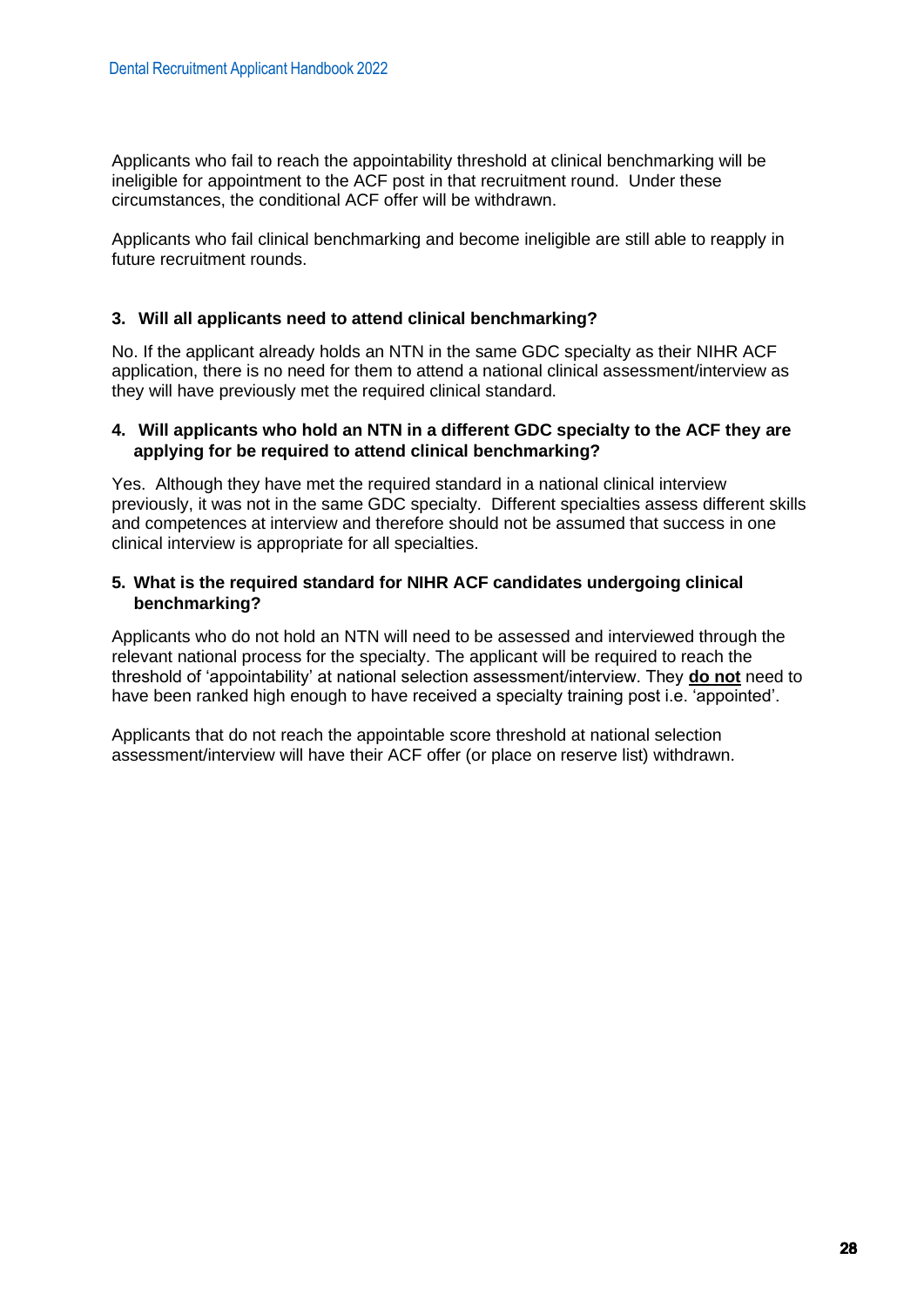*Diagram 1* – **Benchmarking flow chart**



<sup>1</sup> *Advertising will use Oriel and may also involve local HEE and HEI websites or other professional publications*